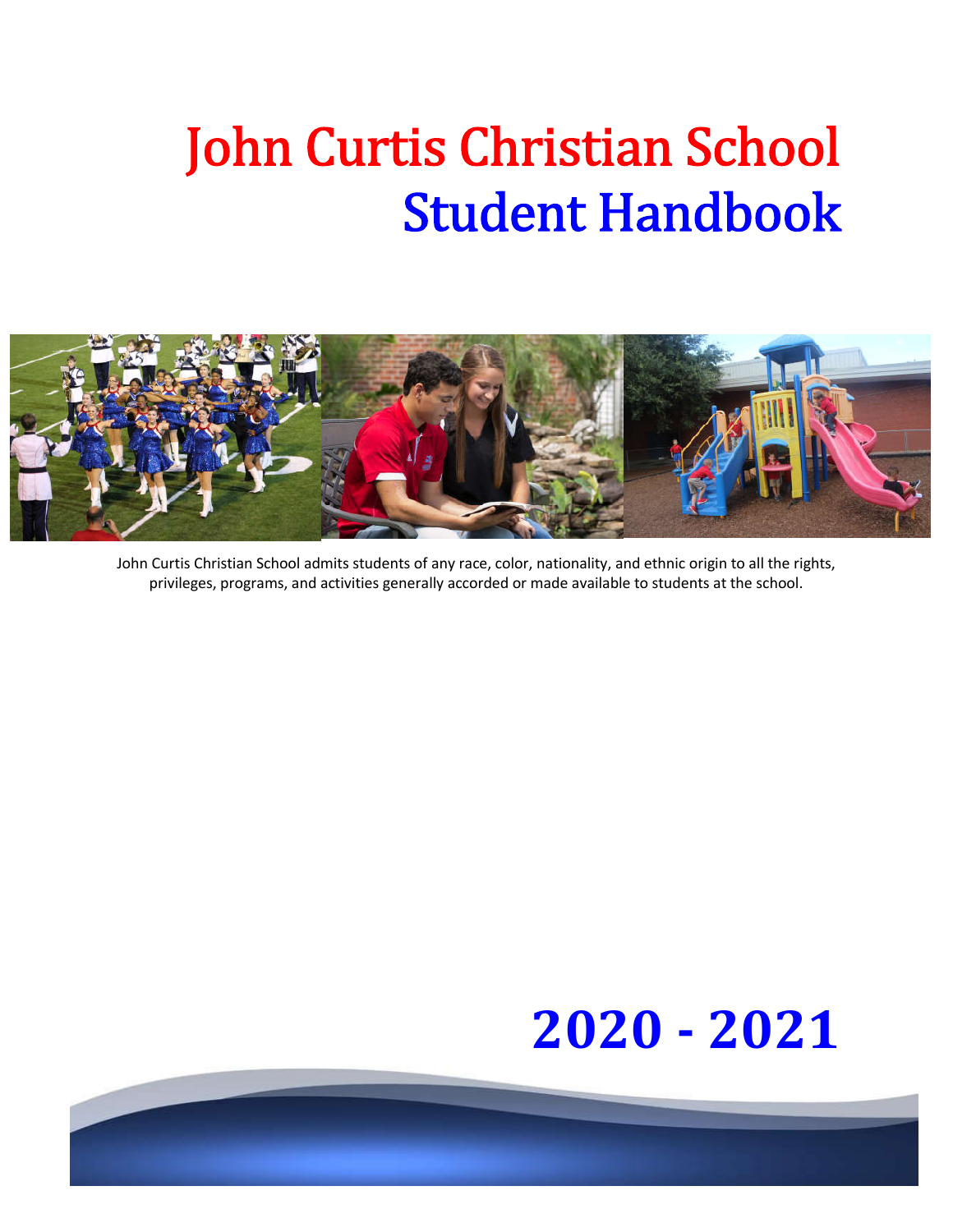## **MISSION STATEMENT**

Welcome to John Curtis Christian School. We believe that Jesus Christ our Lord and Savior has brought us together to fulfill the mission of John Curtis Christian School. The mission of JCCS is to provide a high degree of scholarship in academic pursuits, excellence in the development of mind and body, and focus on individual responsibility and community service in the framework of Christian and moral values and love of family and country.

## **HISTORY AND PHILOSOPHY**

Since the school's beginning in 1962, John and Merle Curtis knew through their own experience that a strong spiritual foundation which encompassed the moral and ethical values of life along with a strong academic environment could have a positive effect on young people for a lifetime. This foundation was based on core values they felt were imperative in educating well rounded young men and women. They had an unwavering belief in God, family, and country. They believed strongly that honesty, trustworthiness, respect, and humility were value to a child's development. By creating a true family atmosphere, they believed each student could flourish in time to their fullest potential. They worked diligently to create a nurturing environment and provide a place where children could excel academically, socially, psychologically, and physically. We appreciate your service and commitment to JCCS as we work together to fulfill these core values.

Christian Schools, Inc., which operates the John Curtis Christian School, is an independent educational foundation incorporated not for profit under the laws of the State of Louisiana. The school is administered by a self-perpetuating Board of Trustees, completely free from any religious denomination or political control.

The John Curtis Christian School is a co-educational, non-sectarian private school with a college bound curriculum. The school offers Pre-T2 through 12th grade with approval from the Louisiana State Department of Education as well as being accredited through the Southern Association of Colleges and Schools. Boys and girls of all religious faiths are welcome to study and pursue their academic endeavors at the school. We will strengthen the moral and spiritual values of the Christian faith.

Our goal is to educate students in the metropolitan area. We will continue to meet and exceed the national standards, grade level expectations, and State benchmarks for each subject taught. The John Curtis Christian School will teach that belief in God is inherent in the American ideal and culture and that our school pre-supposes a Supreme Being. We will encourage respect and tolerance of all religious conceptions. The school creates and maintains an atmosphere friendly to spiritual and moral truth, thus strengthening and re-enforcing the home and the church in their efforts to provide religious education. We will teach the moral and spiritual values of the Christian culture. These include dignity and sacredness of the human personality and life; the belief that spiritual values are superior to material values; individual responsibility for behavior and for the consequences of individual decisions within society; and devotion to truth and honesty as well as teaching respect for excellence in character and intellectual achievement.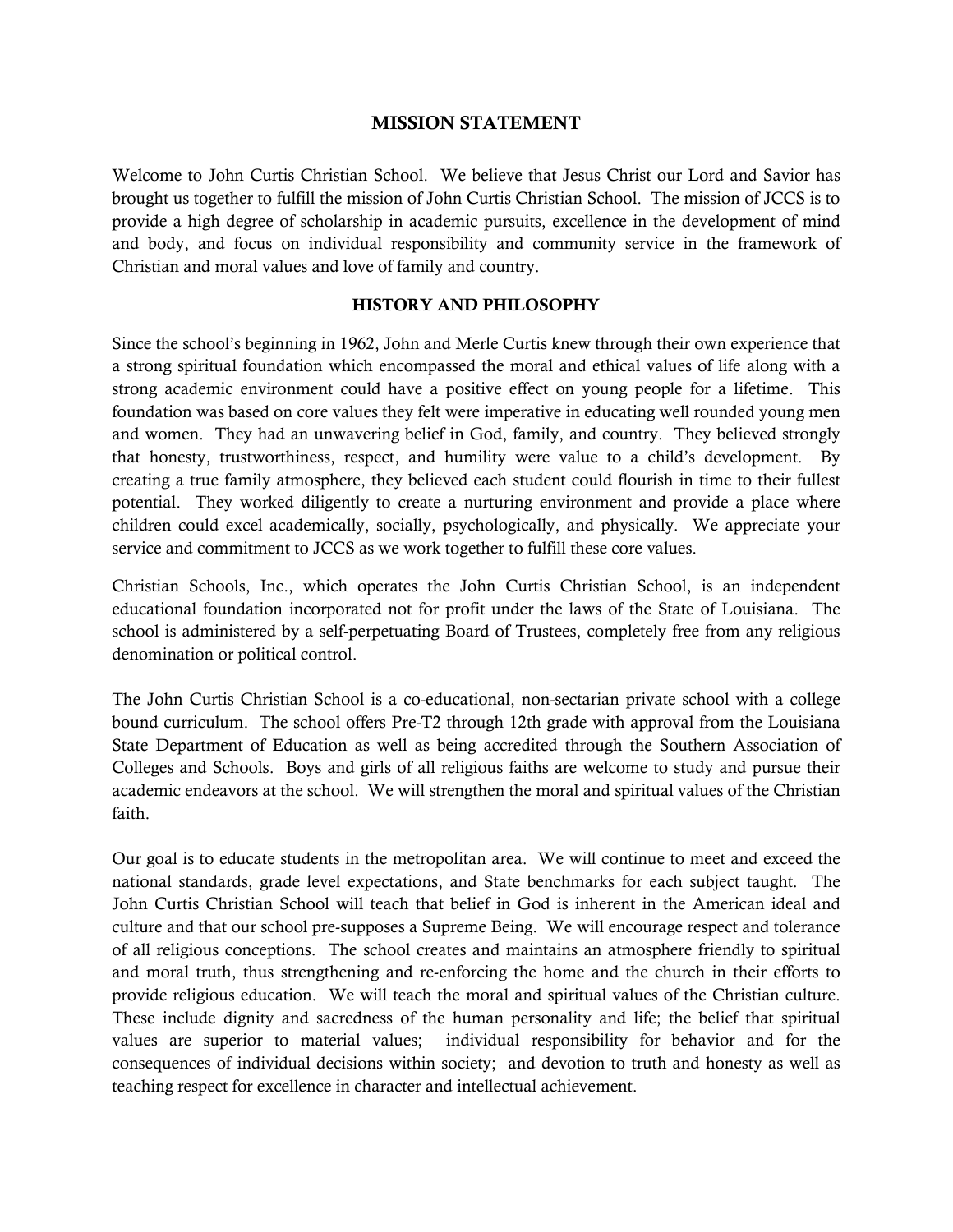It is the philosophy of the school to educate the whole child by intellectual, spiritual, moral, and physical development. John Curtis Christian School recognizes that patriotism is second only to God and family. The school abides by the Ten Commandments and the teachings of Jesus Christ. The students are expected to conduct themselves at all times in a manner representative of these principles.

The John Curtis Christian School believes that it should help each boy and girl develop:

- Christian character, faith, and morals of a high caliber
- Respect for the dignity of others
- Wholesome attitudes and a set of moral values by which one can make intelligent choices in life
- Ability to think clearly, critically, and creatively
- Ability to alter society through creative thinking and leadership
- The desire to discharge one's responsibility as a citizen
- A loyalty to democratic ideals and to our American way of life
- Ability to communicate ideas with others
- Skills for one's chosen profession
- **Emotional stability and sound healthy habits**
- Habits and study which will lead to scholastic achievements
- Assumption of legal, ethical, and spiritual responsibilities

The John Curtis Christian School is Christian in principle and will strive for a commitment to Christ and His teachings as we Build Champions for Life.

# **ACADEMICS**

John Curtis Christian School operates on a 7 period day whereby students are required to take core academic subjects as well as electives. Students begin earning high school credits in 8th grade. Students in grades 9th – 12th are required to take 7 courses each year. Projects and research papers are required as a part of graduation requirements. All teachers post assignments and grades on our web based portal. It is the responsibility of the parent and student to check this portal on a daily basis. Each grading period lasts 30 days, therefore each child receives 6 report cards per year.

## **Pre-School**:

T2 & Pre-K 3

- Development of socio-emotional skills required for interacting positively with peers and adults
- Development of language skills by providing the various activities and daily routines that facilitate
- the development of verbal skills
- Development of fine and gross motor skills by providing opportunities through a variety of activities Pre-K 4
	- Learn socialization skills by playing together and sharing
	- Learn to follow 1 and 2 step directions
	- Training in primary mental abilities, verbal meaning, spatial thinking, word fluency, memory motor coordination, and perception
	- Learn responsibility for themselves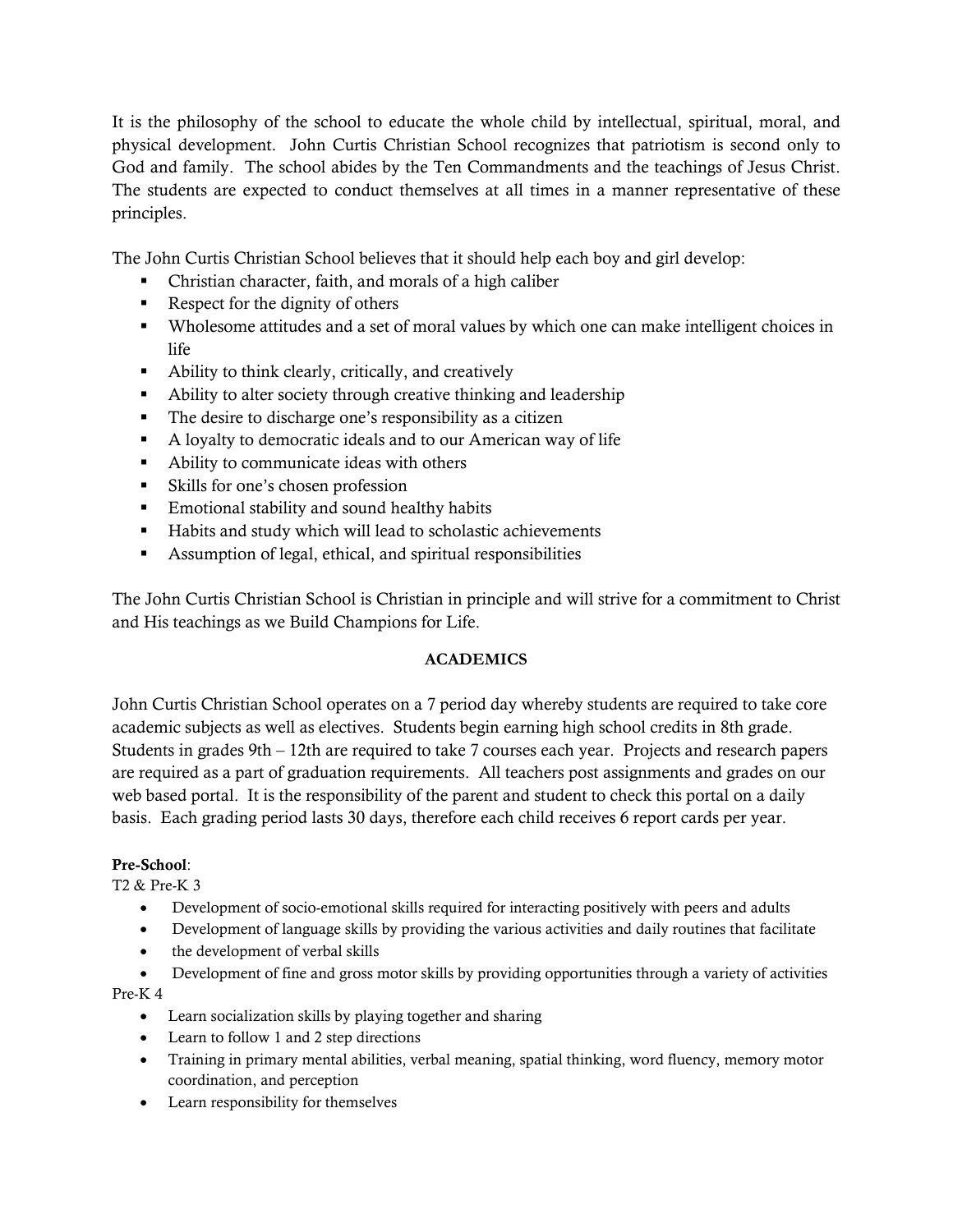- Gain a positive self image through positive reinforcement
- Gain problem solving skills, work with math manipulatives, learn positional terms, colors, and shapes
- Gain phonics skills, left to right orientation, letter names, and letter sounds

#### **Kindergarten**

- Learn to recognize letter-sound relationships, identify and generate rhyming words, recognize gradeappropriate sight words, use phonetic decoding strategies when confronted with an unknown word, express ideas in writing using emergent spelling and known sight words, and story elements
- Learn to listen effectively and respond appropriately to questions
- Complete and extend patterns, recognize numbers 0-100, Count by 2's, 5's, and 10's to 100, solve addition and subtraction problems, recognize a penny, nickel, dime, and quarter, tell time on the hour, and simple place value
- Learn about living and nonliving things, 5 senses, clouds, life cycles, phases of the moon, sun, internal and external body parts, and how things move
- Establish purposes for reading, make predictions, connect important ideas, and link text to previous experiences and knowledge
- Develop self-help skills
- Learn about our country, symbols for our country, presidents, maps, leaders, facts about our state and rules

## **Grades 1st - 6th:**

#### Language Arts

This includes Literature, Writing, Grammar (usage and mechanics), Phonics, Spelling and Vocabulary. Students will learn to read critically, interpretively, and literally. Students are also required to read a novel each month

#### **Mathematics**

Students will move from concrete to abstract thinking. Instruction is focused on developing higher order thinking, problem solving, real world applications and technology

#### Science

Both the physical and natural sciences are offered. Students will learn by the examination of materials and experiments in the lab. Hands on activities, problem solving activities, and math skills activities are used to increase student scientific knowledge. Science Fair projects are required of each student

#### Social Studies

The History Department at John Curtis Christian School provides the student with a comprehensive look into history, geography, and government. Students are exposed to timelines, geographical maps, political maps, graphs, charts and political cartoons which allows for analytical thinking. Social Studies Fair projects are required of each student

#### Computer Science

Student computers are used to supplement the curriculum and are equipped with Microsoft Office software and internet filters. Students are taught how to use technology safely and effectively

#### Music, Art, and Drama

Students are exposed to art, music, and drama as we recognize the importance of the arts in young students. The fine arts department provides a variety of programs that will enhance the student's formal education

Field Trips

Community resources are used to aid in the development of the human personality. Museums, industrial, banking, manufacturing, and transportation institutions are visited by the classes

#### **Grades 7th – 12th**:

Language Arts: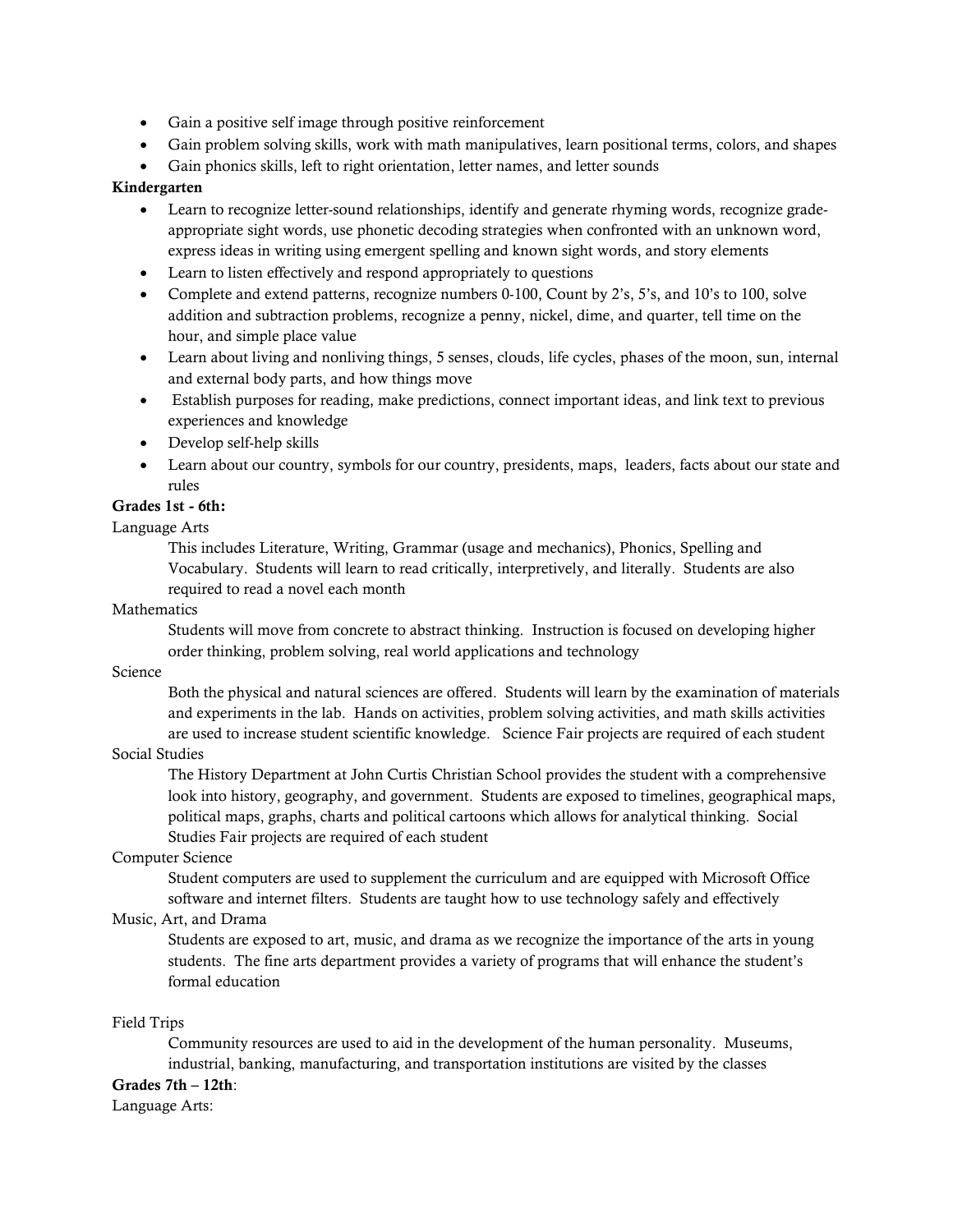This includes Literature, Writing, Grammar (usage and mechanics), and Vocabulary. Students will learn to read critically, interpretively, and literally. Students are also required to read a novel each month

#### Mathematics:

Students will move from concrete to abstract thinking. Instruction is focused on developing higher order thinking, problem solving, real world applications, and technology

#### Science:

Both the physical and natural sciences are offered. Students will learn by the examination of materials and experiments in the lab. Hands on activities, problem solving activities, and math skills are used to increase student scientific knowledge. Science Fair projects are required of each student

## Social Studies:

Students are provided with a comprehensive look into history, geography, and government. Students are exposed to timelines, geographical maps, political maps, graphs, charts, and political cartoons which allow for analytical thinking. Social Studies Fair projects are required of each student

#### Foreign Language:

Spanish I and Spanish II are required for graduation from John Curtis Christian School. The fluency of the language as well as the exposure to the culture will be the emphasis of the foreign language requirement

#### Band:

This is an elective offering where students can develop their talents and interest in musical instruments. Our band is an integral part of our student life and performs at athletic and community events

#### Computer Technology:

The focus of this department is to develop the necessary skills for student success in the areas of Internet use, typing, and Microsoft Office products such as Power Point, Word, Excel, and Access. The computer department also incorporates public speaking into its curriculum through students presentations

#### Physical Education:

Developing the whole child is essential at John Curtis Christian School therefore Physical Education is required. Students are exposed to health and physical education

## Fine Arts:

Students are exposed to the analysis of literature, art, music and drama. The formal elements of the work are studied as well as the context of the work

## Extra-Curricular:

Students are encouraged to participate in extra-curricular activities. A variety of activities are offered to the student body

#### Athletics:

Football, Volleyball, Basketball, Baseball, Softball, Wrestling, Golf, Tennis, Track and Cross Country are offered for students who want to compete in athletics.

#### Service Organizations/Clubs:

National Honor Society, Interact Club, Key Club, FCA, Builders Club, Student Council, Band, Cheer, Dance, Flag, Pep Squad, Spirit Club, Prayer Groups, Photography/Journalism, and Quiz Bowl.

#### **ACADEMIC OPPORTUNITIES**

Our students compete and are recognized on the Regional, State, and National level in the academic areas of Math, Science, and History. Our students consistently have the greatest number of winning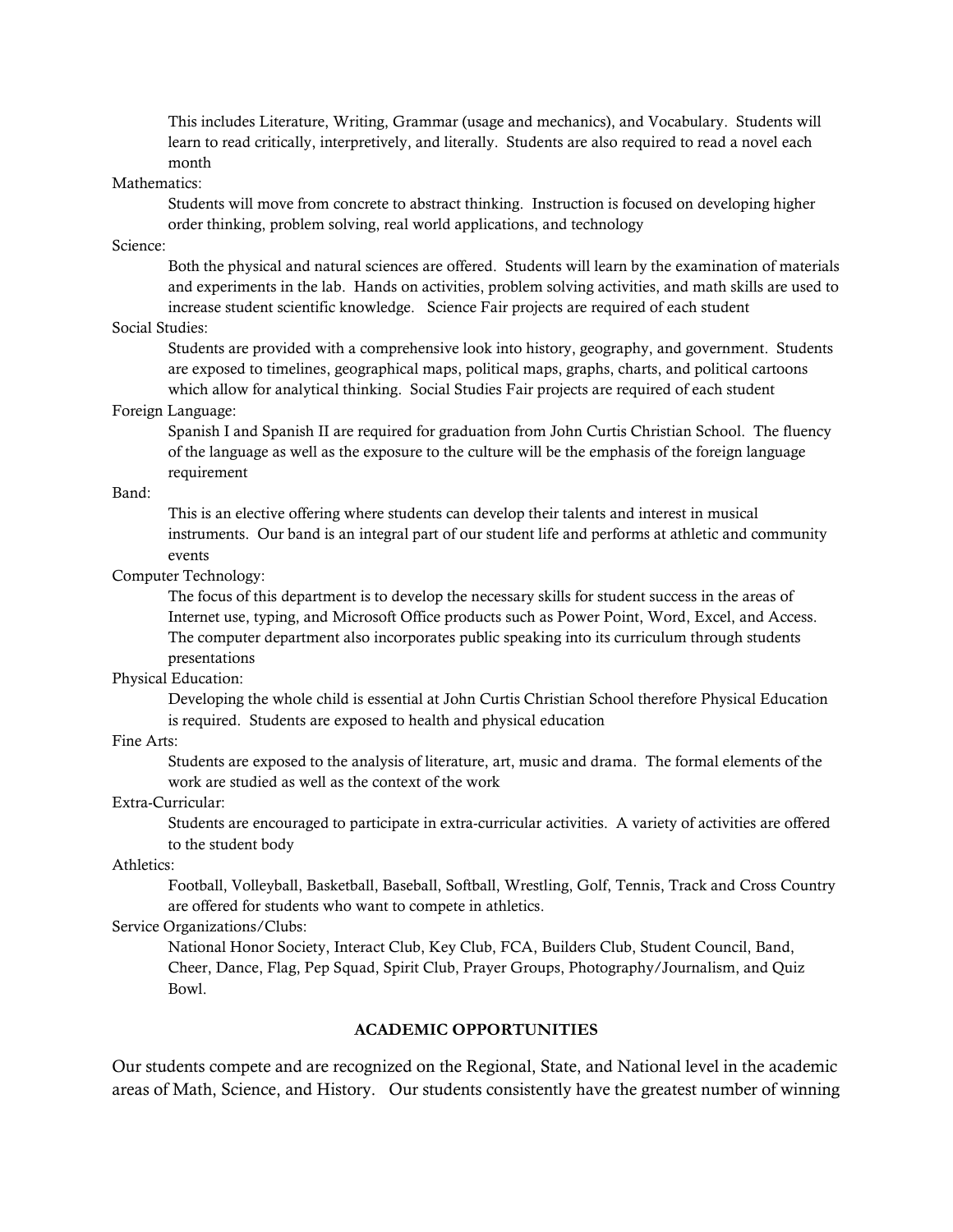projects at the Greater New Orleans Regional Science Fair. We have partnered with both Ochsner and LSU to enhance our science department through lab modules and equipment that allows our students to analyze DNA, chromosomes, and cancer. We participate in the Sewer Science Program that teaches our student's about municipal waste water treatments. We are the recipients of multiple grants that increase a student's learning in both math and science. Students participate in local and national contests for the purposes of published poetry, short stories, essays, and art entries.

## **ADMISSIONS**

Admission is based on, but not limited to, a student's academic performance, discipline records, and attendance records. The admissions committee must be satisfied that the prospective student wants to attend and he/she can contribute to and be benefited by the traditions and standards of the John Curtis Christian School. Student information and records will only be released and discussed with the person(s) named on the application.

To be considered for admission the following procedure must be observed:

- An application and registration fee must be completed and filed with the admissions office. Upon acceptance after May 15th both registration fee and tuition payment are due.
- A picture of the applicant must accompany the application.
- The student's grades for the past 2 year's school work, achievement test scores and attendance / discipline records must attached to the application in order for acceptance can be made.
- Each applicant must be in good standing at the current school in both academics and behavior.
- When a student applies for the first time, a birth certificate, health records, and social security number must be presented.
- An interview with the parent or guardian and applicant should be scheduled upon submitting the application. JCCS has a selective admission policy based on the above criteria.
- Each student is reconsidered every year for readmission. Readmission will be based on attitude, behavior both in and out of school, attendance and academic achievement.
- Each student entering the high school must work out his program of studies for the rest of his/her high school career with the counselor. This program of studies must be approved by the parent.
- JCCS reserves the right to only accept credits from a state approved school.

# **ARRIVAL/DISMISSAL**

State law prohibits cell phone use in a school zone.

# **High School Campus:**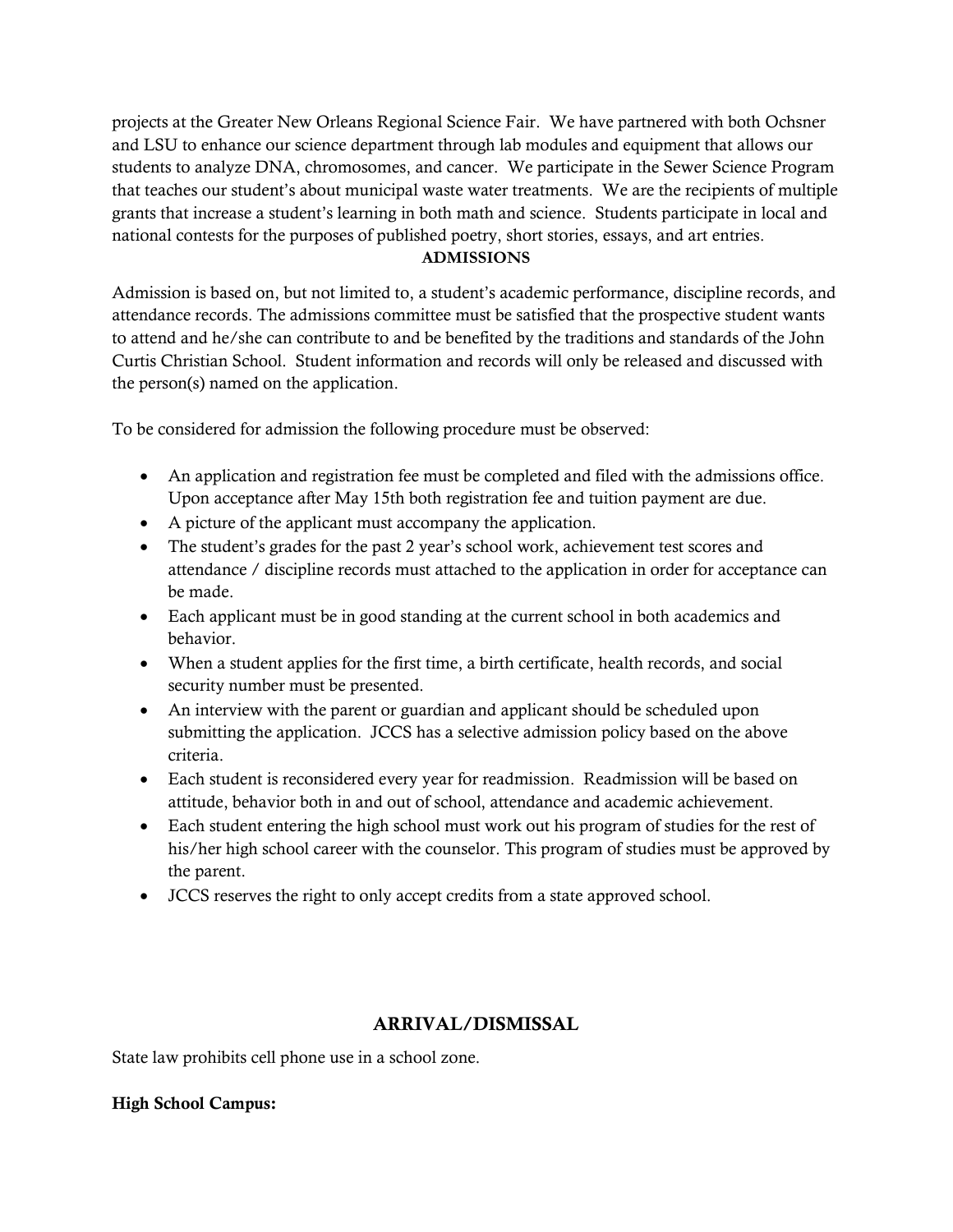Students may be dropped off at 7:55am and must be picked up by 3:45pm. JCCS will not provide school supervision either before drop off or after pick up times. Students are not allowed to be on campus unsupervised. Students must enter/exit the car from the JCCS side of Manguno Drive and/or Celeste Ave. Parents may not park in the bus loading zone in front of school from 2:30pm – 3:30pm. The rear parking lot is available for student/parent parking. Students may not park on St Matthews's property. Students speeding are at risk of losing school driving privileges.

Loud/Vulgar music is strictly prohibited and may result in the loss of driving privileges. Students are not allowed to go to their cars during the school day. Supervision of your child is not provided prior to 7:45am nor after 3:45pm. Please do not have your child on campus during non-supervised hours. The school is not liable for non-supervised hours.

## **Lower School Campus:**

Morning care is available from 7:00am – 8:00am. Anyone arriving before 7:50am must go to morning care. Supervision of your child is not provided prior to 7:50am nor after 3:30pm. Please do not have your child on campus during non-supervised hours. The school is not liable for nonsupervised hours.

## **Arrival Procedures:**

All students in **T2- Pre-K3** will be walked to class by a parent/guardian every morning. **You must** park behind the Early Learning Center (ELC) on Marmandie. **T2 parents and PK2 parents** will sign in their child every morning in their classroom. Students should not be dropped off until 8:00am.

All students in **Pre-K4-K** must be dropped off in the circular driveway by entering on Jefferson Hwy by Marmandie. Please turn right on Jefferson Hwy after dropping off so the line will flow smoothly. Speed limit is 2 mph. Do not drop your child off on Jefferson Highway or the parking lot. Students should not be dropped off before 7:50. **Please do not park and walk your child into the building.**

All students **1st – 6th grade** should be dropped off at the main building on Madeline St. Please turn right on Jefferson Hwy after dropping off so the line will flow smoothly. Speed limit is 2 mph. Do not drop your child off on Jefferson Highway or the parking lot. Students should not be dropped off before 7:50. **Please do not park and walk your child into the building.**

Drop off is between 7:50am – 8:20am. After 8:20am your child is tardy and you must come and sign them in at the front office. If this happens, park in the parking lot. **Driver cell phone usage is prohibited during car pick up and drop off.**

# **Dismissal Procedures:**

All students in **T2- Pre-K3** will be picked up in their class by a parent/guardian. You may park behind the ELC on Marmandie. **T2 and Pre-K 2 parents** will sign out their child every afternoon. Dismissal will begin at 2:30.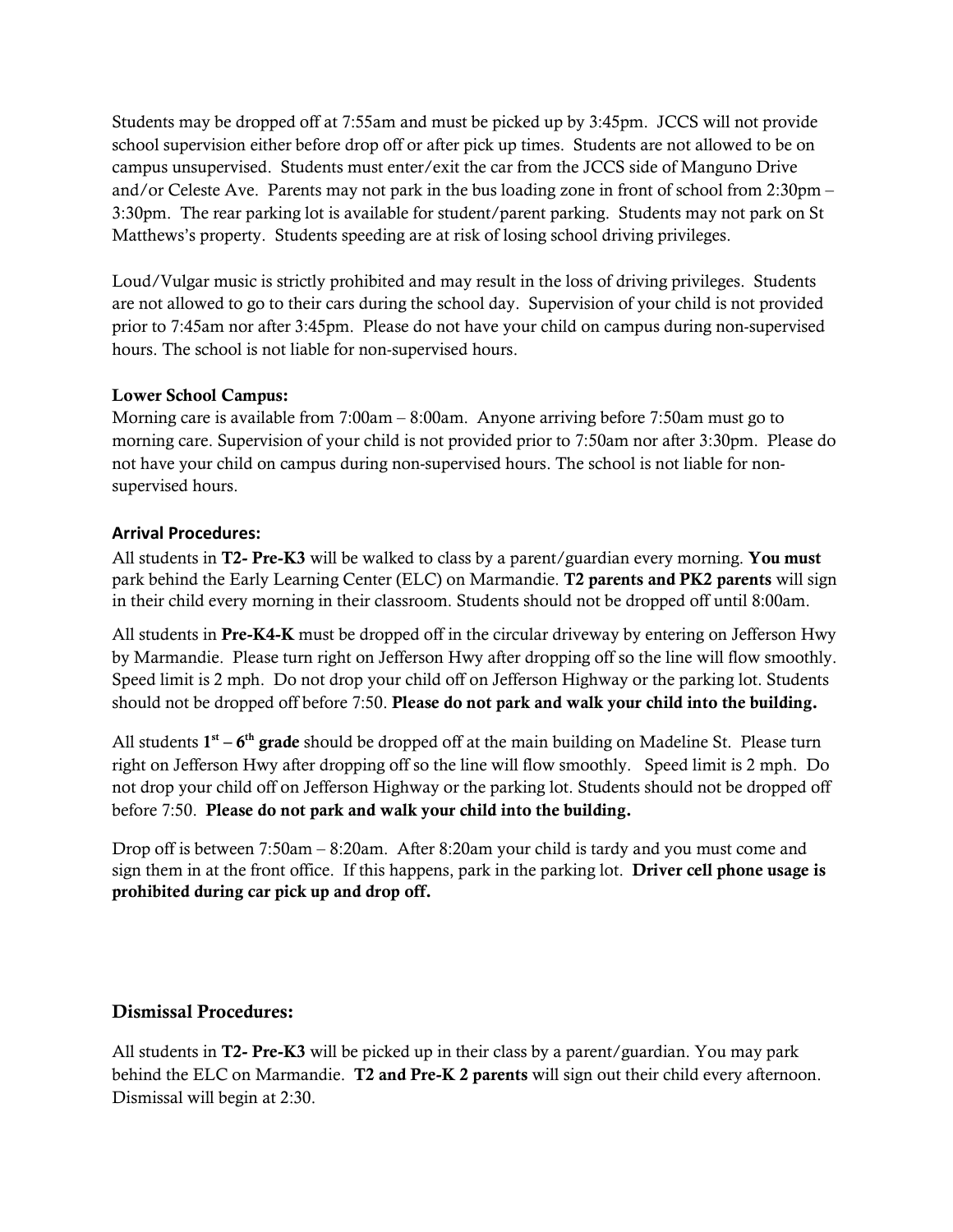**Pre-K4 – K** students will be picked at the circular driveway by entering on Jefferson Hwy by Marmandie. Please turn right on Jefferson Hwy after picking up so the line will flow smoothly. Speed limit is 2 mph. We will begin dismissing at 2:35 and students should be picked up by 3:10.

**3rd & 4th** students will be picked up at the circular driveway by entering on Jefferson Hwy by Marmandie. Please turn right on Jefferson Hwy after picking up so the line will flow smoothly. Speed limit is 2 mph. We will begin dismissing at 3:10.

**1st & 2nd and 5th & 6th** should be picked up at the main building on Madeline St. Please turn right on Jefferson Hwy after picking up so the line will flow smoothly. Speed limit is 2 mph. We will begin dismissing at 3:10.

PLEASE do not arrive before 3:10 as we need to dismiss our younger students first. We reserve the right to ask you to re-enter the line if you arrive before your pick up time.

Bus pick up is supervised by administrators, teachers, and bus drivers. The aftercare workers will pick up registered aftercare students and walk them to the aftercare area.

Every effort is made to protect the safety of our students. Administrators, teachers, bus drivers, and teacher aides assist in the transportation process. It is imperative that the parent and student are aware and follow school policies and procedures.

Any student not picked up by 3:25pm will be brought to aftercare and will be charged. The office needs to be informed before 1:00pm of any change to transportation or after care.

# **ASSEMBLY PROCEDURES/CHAPEL**

Students should walk to and enter the assembly quietly and remain quiet during the meeting. Students should give their attention to the speaker. Students should not make comments or disturb those nearby. Students should applaud courteously. Students should never boo or whistle.

# **ATTENDANCE/TARDIES**

Absences are of two kinds; excused and unexcused. Absences should be reported by the parent by phone or email to the school secretary. Attendance will be governed by the following:

- 1. If a student has missed a class, he /she will be given an admit slip by the office. The slip will indicate either excused or unexcused.
- 2. Each student shall be authorized not more than five absences per semester, including excused and unexcused absences.
- 3. Students' work can be made up and shall be completed in the appropriate time to the number of days missed. It is the student's responsibility to check with the teacher for missed assignments.
- 4. Excused absences are only given with a doctors note, death in the family, and a college visit. Written verification must be submitted to the office within four days of the absence.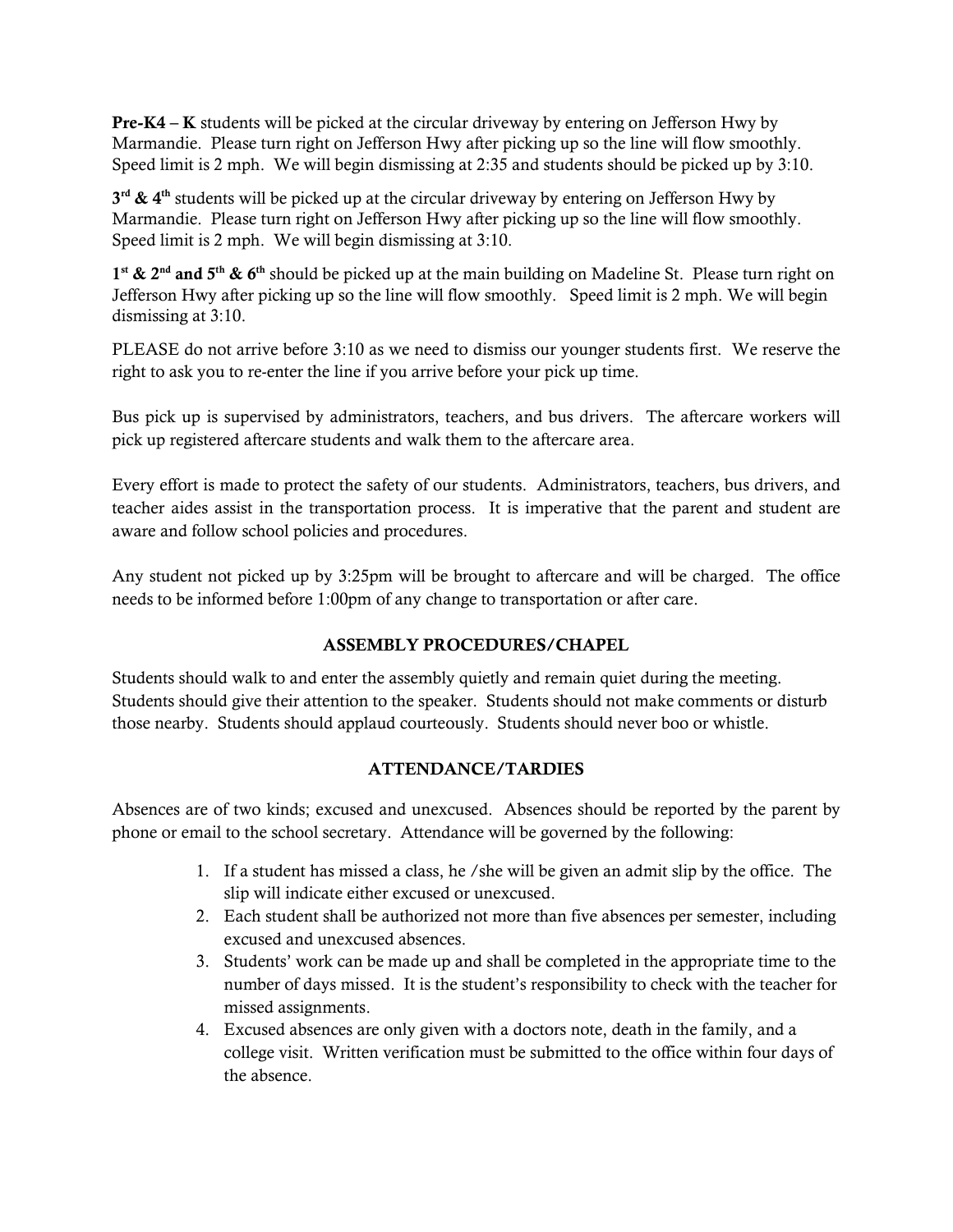Following an absence, a student will be allowed to make up missed work by contacting his/her teacher(s). The make-up work may be done under the following provisions:

- 1. On the day a student returns with an excused absence, he/she must take the initiative to consult the teacher(s) as to the work missed.
- 2. The teacher(s) will determine how and when work shall be made up.
- 3. If a student fails to appear for an appointment for make-up work without being excused by the teacher, he/she has forfeited his/her right to make up work.
- 4. A student is not considered absent when attending a school activity. When a student's absence from school is because he/she is representing the school for an official activity, athletics, band, academic games, social studies and/or science fairs, etc. – teachers will be notified by the office usually by way of the daily bulletin. However, the student has the responsibility to notify each teacher in advance of the absence. All work missed must be made up within the proper time limit.
- 5. If an unexcused absence occurs due to a suspension then work cannot be made up. Zero's will be given.

Teachers will take roll every class period. School begins at 8:20am and ends at 3:10pm. All students should be in their 1st period class by 8:20am. Students that arrive after 8:23am should report to the office for an admit slip. If a student is excessive in absences or tardies teachers will notify the principal. If a student is tardy, the teacher shall not admit him/her to the classroom without a permit from the office. A student may lose credit for excessive absences and tardies. Three tardies equal one absence. A student must attend eighty five days per semester or a total of one hundred and seventy days per year.

It is important that each student attend school regularly and with punctuality. So that a student will receive the maximum benefits of the educational program, there must be a continuity of instruction. Poor attendance breaks continuity and the orderly sequence of building concepts of teaching and learning. The responsibility of attendance rests upon the student and the parent. Students should remain out of school only when it is absolutely necessary.

Students are not allowed to leave the campus or go to the parking areas once they have arrived (by bus or car) at school. The only acceptable way to leave the campus is to go to the student office and check out with parental permission. Any violation of this policy may result in expulsion.

# **ATTIRE FOR SPECIAL EVENTS**

Students must always dress in a conservative manner. Girls must be mindful of appropriate length, modest necklines, no visible midriff or cutouts and skin tight. Strapless dresses nor rompers may not be worn at recognition ceremonies. All other dress code policies must be adhered to.

# **BEHAVIOR AND CONDUCT CODE**

John Curtis Christian School is a safe and drug free school. Students must support this environment. Alcohol and drugs are prohibited from school and school-sponsored activities. The administration has approved a mandatory drug testing program for all students in grades 9th – 12th. This will be an enhancement to the schools drug education and prevention programs that encourage students to make positive choices. Students represent our school in the community and are responsible for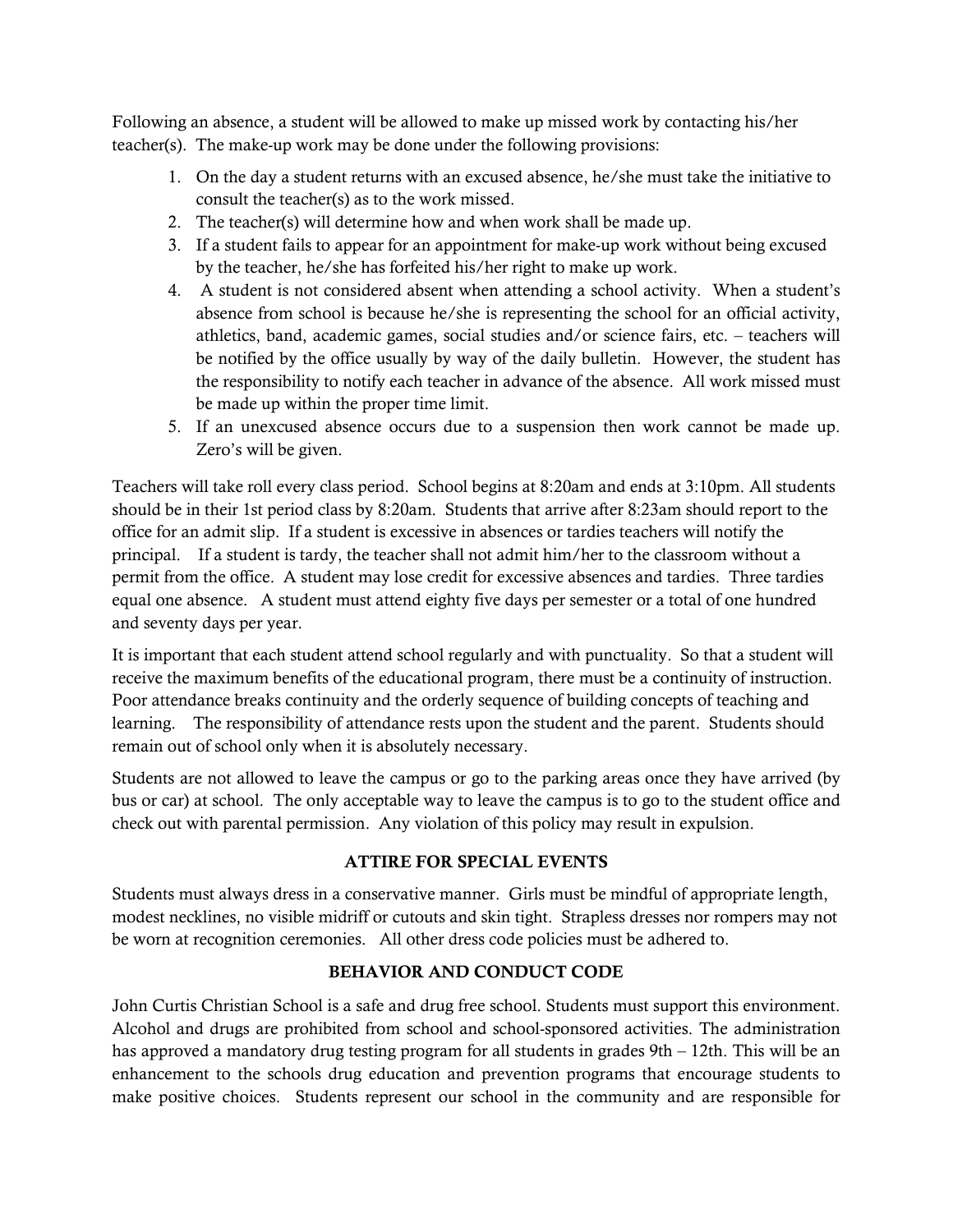conducting themselves in an appropriate way. Adherence to the behavior code is inclusive to school grounds as well as school events, school activities, and within the community. A student may be expelled when an act or behavior conflicts with the Christian teaching and rules of the school or laws within the community. Any student's behavior will not be allowed when it causes a disruption to the education process. The administration of JCCS reserves the right to look at the totality of a child's record which includes but not limited to discipline and/or academic when making a decision regarding expulsion due to violation of policies, rules, procedures, law of the community and/or violation of the stated moral and religious values of the school.

The following list of behavior rules should be followed by all students.

- 1. Be punctual in arriving for class.
- 2. Quietness and proper behavior are necessary and essential in class.
- 3. Bring textbook, notebook, workbook, pen and/or pencil, and paper to class.
- 4. Profanity/vulgarity including gestures is not allowed.
- 5. Students may not possess a knife or dangerous weapon.
- 6. Cooperate with the teacher and other students.
- 7. Students are not to be dismissed during class except in emergencies.
- 8. Students are to use the restrooms before or after school, at lunch, or during the 3 minutes between classes.
- 9. Students may not go to the locker during/between classes.
- 10. No eating, drinking, or gum chewing will be permitted in the classroom.
- 11. Personal cell phones and electronic devices are not allowed between 8:10am and 3:10pm.
- 12. Any fighting, wrestling, pushing, or horseplay is forbidden.
- 13. Objects are not to be thrown outside or inside the classroom.
- 14. The school does not support social relationships between  $7<sup>th</sup>$  &  $8<sup>th</sup>$  graders and high school students.
- 15. Skipping class/school is prohibited.
- 16. Academic dishonesty and plagiarism in any form are not acceptable. If a student has been found cheating on a test an "F" will be recorded on the report card.
- 17. Students are not allowed to leave the campus or go to the parking areas once they have arrived at school. The only acceptable way to leave the campus is to go to the student office and check out with parental permission.
- 18. Possessing, using and/or selling of drugs (legal or illegal) and alcohol is forbidden at school, school function or within the community..
- 19. Use of tobacco in any form (including chewing, smokeless, e-cigarettes) at any school function, school grounds or in the community is prohibited.
- 20. Stealing or shoplifting of any item is prohibited.
- 21. Students are not allowed in unsupervised areas.
- 22. Students are held responsible for maintaining a safe and clean environment at school. A student who damages school property will be required to pay for the damages and will be subject to disciplinary action.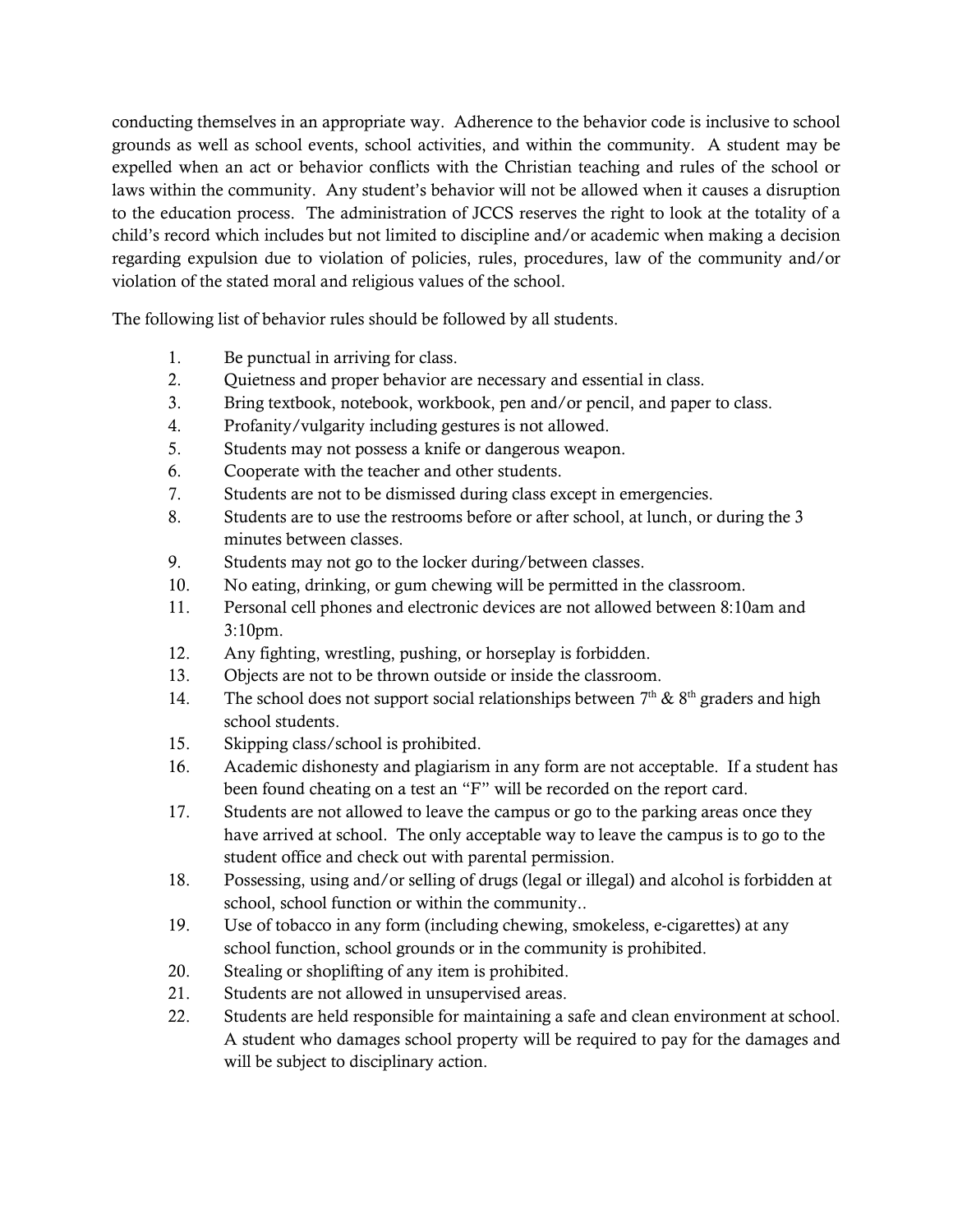- 23. When a student is representing a team or their school it is not appropriate to participate in act of protest, therefore, the administration has an expectation that students will participate during the National Anthem and prayer.
- 24. Under no circumstances are individual students allowed to sell or purchase any item from another student. This includes material items such as but not limited to clothing, food, etc.
- 25. Violation of school rules may result in expulsion.
- 26. Seniors who violate any JCCS school behavior policy are subject to suspension, being denied participation in senior events such as Prom and Graduation, or expulsion.

#### **BELL SCHEDULE**

## **High School Campus:**

# **1st Lunch 2nd Lunch**

|                        | 8:20 - 8:25 - Pledge, Prayer and Mentoring |                       |       | 8:20 - 8:25 - Pledge, Prayer and Mentoring |                 |
|------------------------|--------------------------------------------|-----------------------|-------|--------------------------------------------|-----------------|
| $1st$ period           | $8:20 - 9:15$                              |                       |       | $1st$ period                               | $8:20 - 9:15$   |
| $2nd$ period           | $9:15 - 10:10$                             |                       |       | $2nd$ period                               | $9:15 - 10:10$  |
| 3 <sup>rd</sup> period | $10:10 - 11:05$                            |                       |       | 3 <sup>rd</sup> period                     | $10:10 - 11:05$ |
| Lunch                  | $11:05 - 11:34$                            |                       |       | $4th$ period                               | $11:05 - 12:00$ |
| 4 <sup>th</sup> period | $11:34 - 12:29$                            |                       |       | Lunch                                      | $12:00 - 12:29$ |
| $5th$ period           | $12:29 - 1:23$                             |                       |       | 5 <sup>th</sup> period                     | $12:29 - 1:23$  |
| 6 <sup>th</sup> period | $1:23 - 2:17$                              |                       |       | 6 <sup>th</sup> period                     | $1:23 - 2:17$   |
| 7 <sup>th</sup> period | $2:17 - 3:10$                              |                       |       | $7th$ period                               | $2:17 - 3:10$   |
| <b>Tardy Bells</b>     |                                            |                       |       |                                            |                 |
|                        |                                            | 1 <sup>st</sup>       | 8:24  |                                            |                 |
|                        |                                            | 2 <sub>nd</sub>       | 9:18  |                                            |                 |
|                        |                                            | 3 <sup>rd</sup>       | 10:13 |                                            |                 |
|                        |                                            | 1 <sup>st</sup> Lunch | 11:08 |                                            |                 |

**Lower School Campus**:

8:20 – 8:25 – Pledge, Prayer and Mentoring

2nd Lunch 12:03 4th 11:37 5th 12:31

 $6^{th}$  1:26<br>  $7^{th}$  2:20

 $2:20$ 

Academic classes begin at 8:25 and throughout the day the students will receive music, Spanish, library, lunch, and PE. Dismissal is at 3:10pm.

## **BOOKS**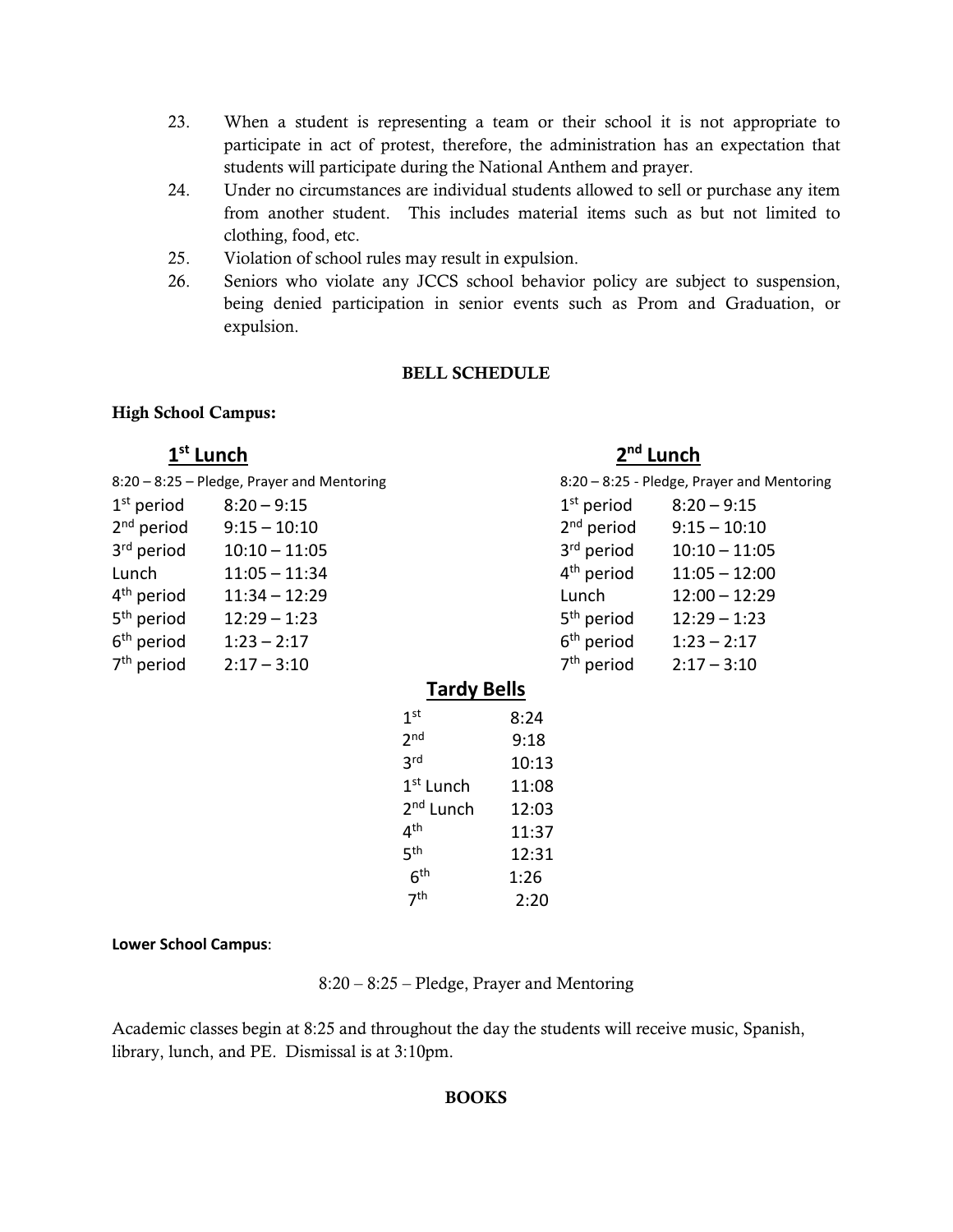Students will be issued a textbook by their teacher. Each book is numbered and assigned to a specific student. If the book is lost, stolen, or damaged, the student is responsible to pay the replacement fee or the assessed damage fee. All workbooks should be labeled with the student's name in permanent marker on the front and back cover. If a workbook is lost the student must purchase a new workbook immediately. A replacement fee for workbooks is \$15.00.

## **BULLYING/CYBER-BULLYNG/HARASSMENT**

Bullying and/or harassment is prohibited and is defined as one or more actions of abusive treatment of another. JCCS will not tolerate any bullying on school grounds, school sponsored activity, or in the community. Each student must have a wholesome respect for fellow students, faculty, and staff members. There must be no racial, ethnic, sexual, or religious statements made in reference to students, faculty, or staff. There should be no derogatory or demeaning comments made about students, faculty, or staff members. Anyone with information may make an anonymous report. Under no circumstances would JCCS allow the reporter to be threatened or intimated. Students may not use social media sites in a negative manner. Students will be held responsible for all texts, videos, images and any other electronic content that they receive, post, forward, or may currently have on their phone. Consequences for students that bully others shall depend on the results of the investigation. Examples include but are not limited to:

- Physical intimidation or assault
- Extortion
- Oral or written threats
- Teasing
- Putdowns
- Name calling
- Threatening looks
- Gestures or acts of aggression
- Cruel rumors or false accusations
- Social isolation
- Cyber-bullying

## **BUS PROCEDURES**

# THE FOLLOWING RULES MUST BE OBEYED WHEN TRANSPORTED IN A JOHN CURTIS CHRISTIAN SCHOOL BUS:

BOARDING THE BUS: Do not get within four (4) feet of the side of the bus until it comes to a complete stop. Approach the door of the bus only after the driver has opened the door.

EXITING THE BUS: Each rider is to remain seated until the bus has come to a complete stop. The driver will open the door when it is safe to do so. When the door opens get up and walk carefully to the exit door. Look both ways before exiting the bus. Walk immediately to the sidewalk and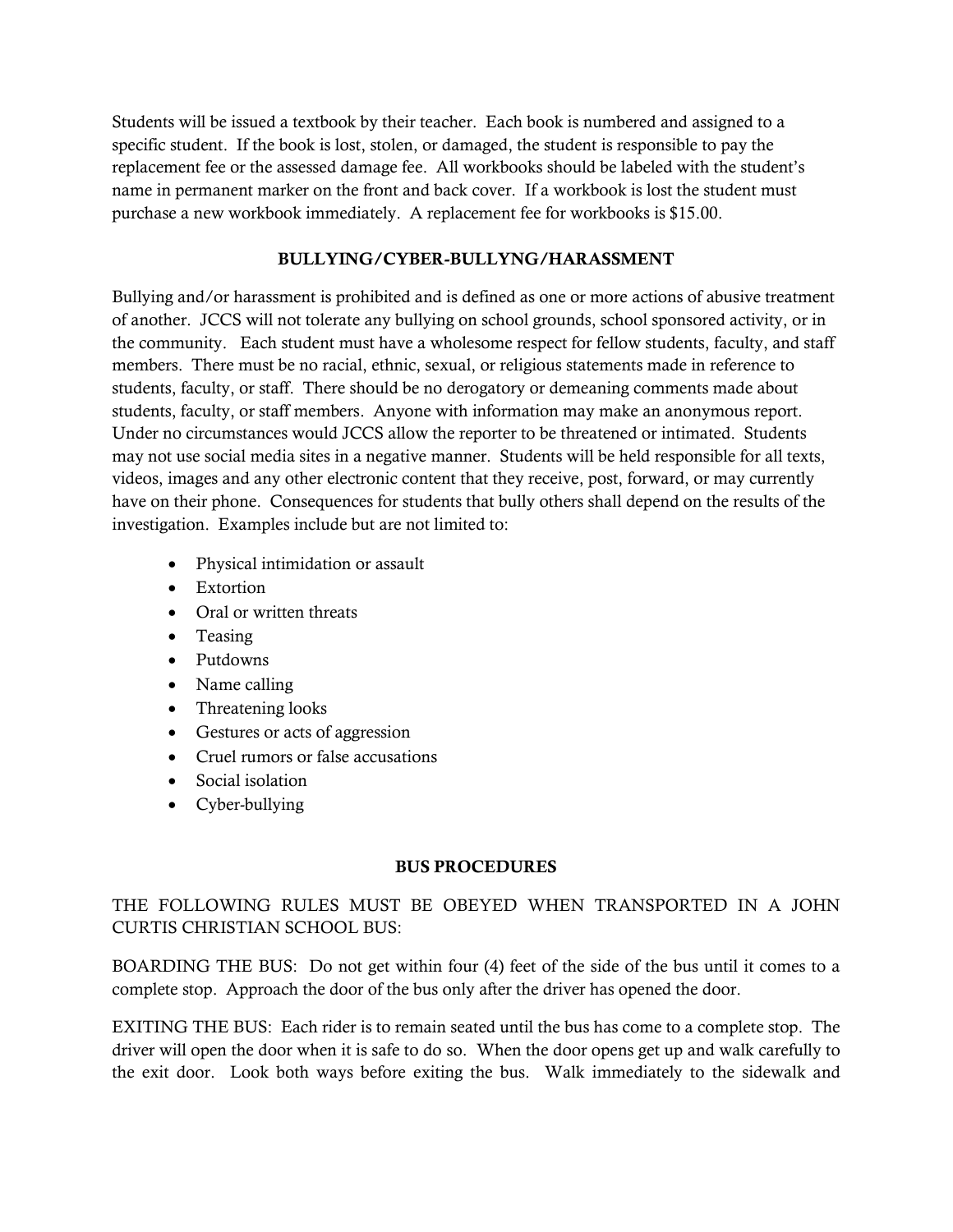remain four (4) feet from the side of the bus. Students may not exit through the rear of the bus unless the driver deems an emergency situation has occurred.

CROSSING THE STREET: The stop sign on the bus will be extended. You must look both ways and upon the driver's signal cross the street. Walk six (6) feet in front of the bus so the driver may see you clearly.

## **BUS RULES**

- 1. Upon boarding the bus go straight to your seat and remain seated. Riders are not to stand while bus is moving.
- 2. Hands and arms are not to be extended out of the windows.
- 3. Objects should not be thrown within or out of the bus.
- 4. Loud talking will not be permitted. Conversation in normal tones is permissible.
- 5. Any tobacco product, alcohol, or drugs are not allowed on a school vehicle.
- 6. Eating food, chewing gum, or drinking beverages is not allowed.
- 7. Cell phones and/or electronic devices may not be used on the bus.
- 8. Other than book/gym bags and lunch containers, no other items are to be on your person.
- 9. Respect and courtesy should be shown to fellow riders and the driver.
- 10. Vulgar language or abusive behavior will not be tolerated.
- 11. Riders should obey all driver instructions.
- 12. Help to keep the bus clean and sanitary. Anyone purposely damaging, cutting or breaking school property will be required to pay damages and will be disciplined.
- 13. NO rider will be allowed to ride another bus or be discharged at any location except his own home without written permission from their parent/guardian.
- 14. NO rider is to exit the bus at any time without the driver's permission and supervision.
- 15. Leaning out of the windows and/or arms extended through window openings, is forbidden.
- 16. Any student yelling at people outside the bus or throwing objects from the bus will lose his/her privilege of riding the bus.

ANY VIOLATION OF THESE RULES AND PROCEDURES COULD LEAD TO DISMISSAL FROM RIDING THE BUS TO SCHOOL.

## **CAFETERIA**

There is a cafeteria on both campuses equipped with staff and equipment to accommodate our students. Students may bring their lunch from home and/or purchase lunch in the cafeteria facilities. Students should display courtesy and good table manners. When the students have finished eating, all bags, papers, cans, and leftovers must be placed in the trash receptacles. High School students may eat outside at the picnic tables or the brick benches but must pick up all trash. High School Students may not go in the front of the building on Manguno Dr or the back by Celeste Ave. Students are not allowed to reenter the main building until the end of lunch.

## **CAMPUSES AND BUILDINGS**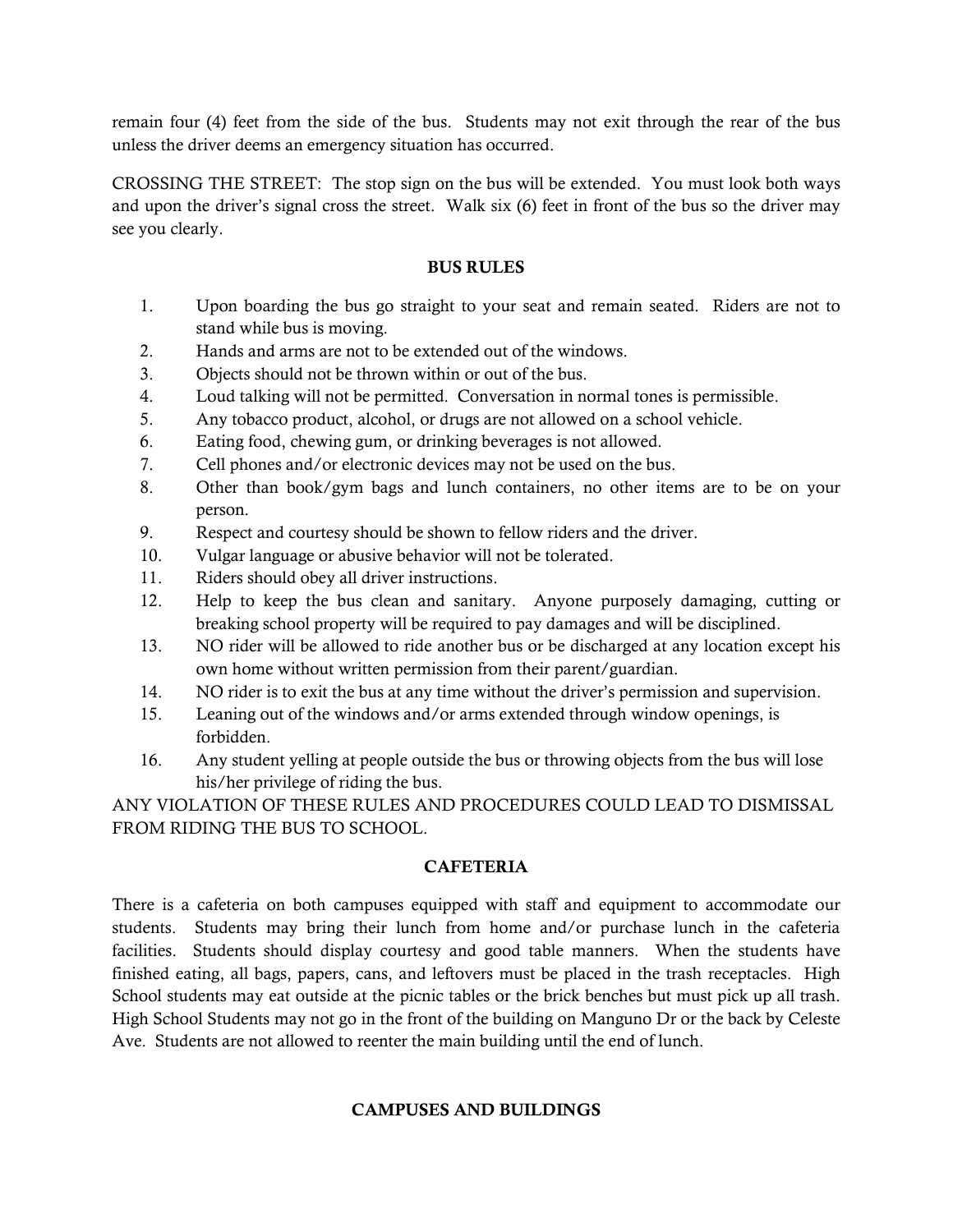The junior high and high school campus is located at 10125 Jefferson Highway in River Ridge, Louisiana. This campus consists of nine (9) acres on Jefferson Highway. The buildings on the campus include the following:

- 1. The junior high and high school classrooms
- 2. The girls' gymnasium includes:
	- a. The instrumental music program
	- b. The junior varsity dressing room
	- c. Basketball, softball, and track dressing room
	- d. The girls' weight room and dressing room
	- e. Coaches office
- 3. The boys' gymnasium includes:
	- a. The boys' weight room
	- b. The training room
	- c. Coaches' offices and conference room
	- d. The library
- 4. Cafeteria
- 5. Science laboratories
- 6. (25) station computer lab
- 7. Varsity football practice field
- 8. Smartboards in the classrooms

The lower school campus, located at 10931 Jefferson Highway, is less than one-half of a mile from the original campus. The 5.5 acre campus houses a recently completed \$4.1 million 26,000 sq ft educational center. This two story building provides a state of the art teaching facility. The buildings on campus include the following:

- 1. Grades T2 through 6th grade
- 2. Early learning center for Pre-K classes.
- 3. High-tech classrooms with Smartboards
- 4. A computer generated video system
- 5. Administration offices
- 6. Library, Cafeteria, Band Room, Art Room, Computer and Science Lab
- 7. Gymnasium with:
	- a. Basketball and volleyball courts
	- b. Boys' and girls' dressing rooms
- 8. Softball field

## **CELL PHONES**

Student cell phones should not be visible during school hours. If a teacher sees or hears a cell phone, it will be taken from the student and brought immediately to any administrator. Parents should not call a student's cell phone during school hours. Parents should call the office at 737-4621. Music and other electronic devices are also not allowed. Students will be held responsible for the content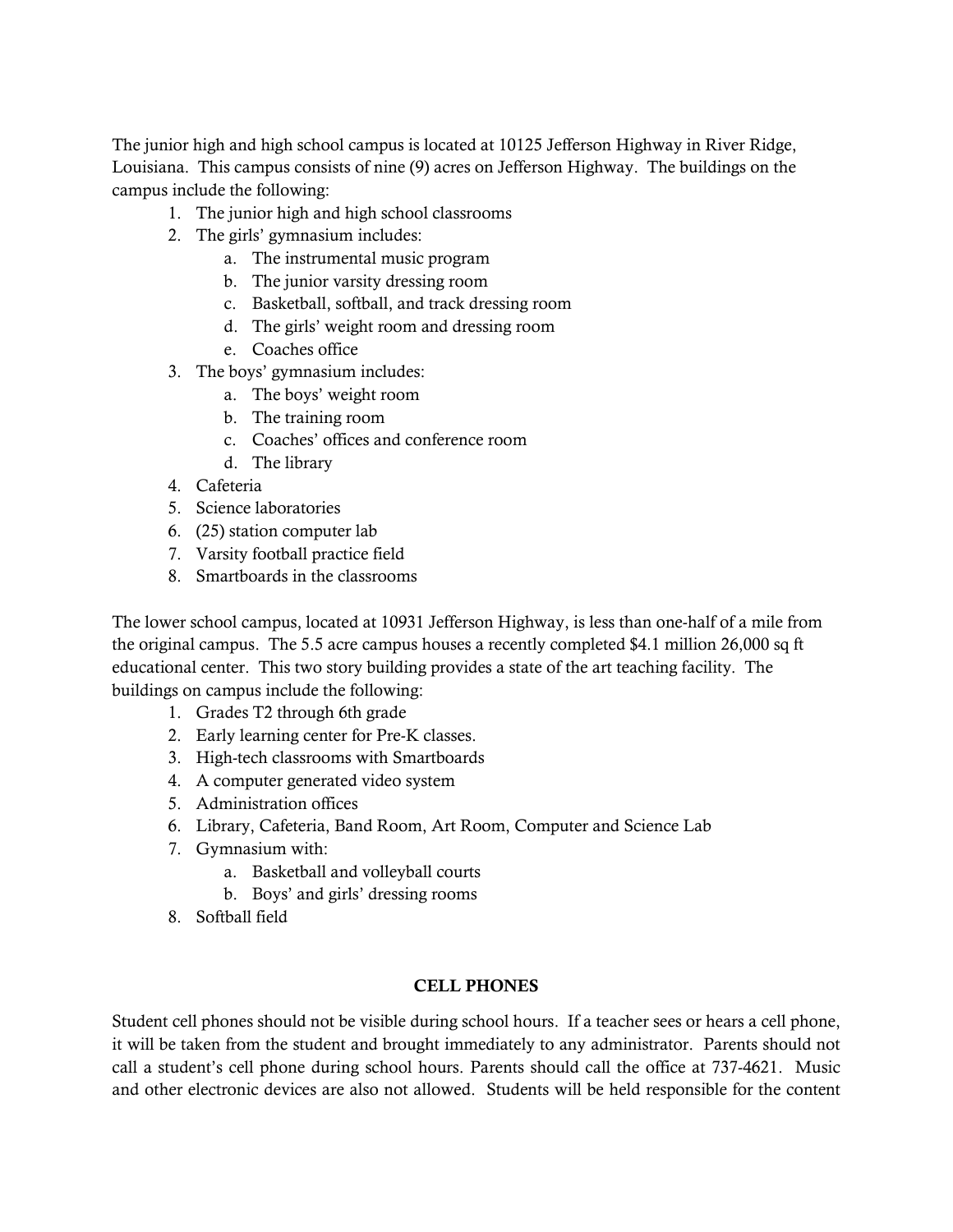and pictures on their electronic device. Violations may result in suspension or expulsion. **Wearable communication devices such as "apple watches" are prohibited**. NEW POLICY: Cell phones may only be picked up by the parent after the student's detention has been served. Detentions are typically held weekly on Fridays at 7am. JCCS reserves the right to examine the contents of a confiscated cell phone.

## **CHILD ABUSE LAWS**

JCCS follows by the Child Abuse Prevention, Adoption, and Family Service Act. This law mandates that suspected abuse and/or neglect will be reported.

## **CHROMEBOOKS**

Beginning in the 2018-2019 school year, all students in grades 7-12 will be required to bring their own personal fully charged Chromebook to school every day in order to complete academic work. This may include accessing online textbooks, researching online material, completing assignments and assessments, and submitting work electronically. Home internet access may be required to complete some assignments. The school does not accept any liability for personal devices used at school. It is the student's responsibility to properly care for and store the device at all times. When students are not using their Chromebook, they should be stored in their lockers with the lock securely fastened.

## **CLASSROOM/SCHOOL MAINTENANCE**

Students are not allowed to scratch and/or write on desks, books, or any other school property. Students who purposely mar or destroy school property are responsible for financing the replacement of that property.

## **COUNSELING SERVICES**

Counseling Services--Counseling is an important integral part of the student's total growth and development. Individual student counseling is available with full-time licensed professional counselors. The counselors may also do group counseling. The counselors will provide assistance in academics, behavior, and personal concerns.

The headmaster, the principal, and the teachers take an active interest in the overall development of each child. In addition, the services of two full time counselors and one chaplain are available to assist students, faculty, and parents in making each student's stay at John Curtis Christian School a happy and healthy experience.

University Guidance--Each high school student is guided by the principal and/or counselors in the selection of his/her curriculum. The high school counselor will give direction to the students throughout their high school careers. Our graduates are completely prepared to meet the entrance requirements of the most demanding universities. The purpose of our guidance service is to assist each student, through the high school years, to clarify personal goals.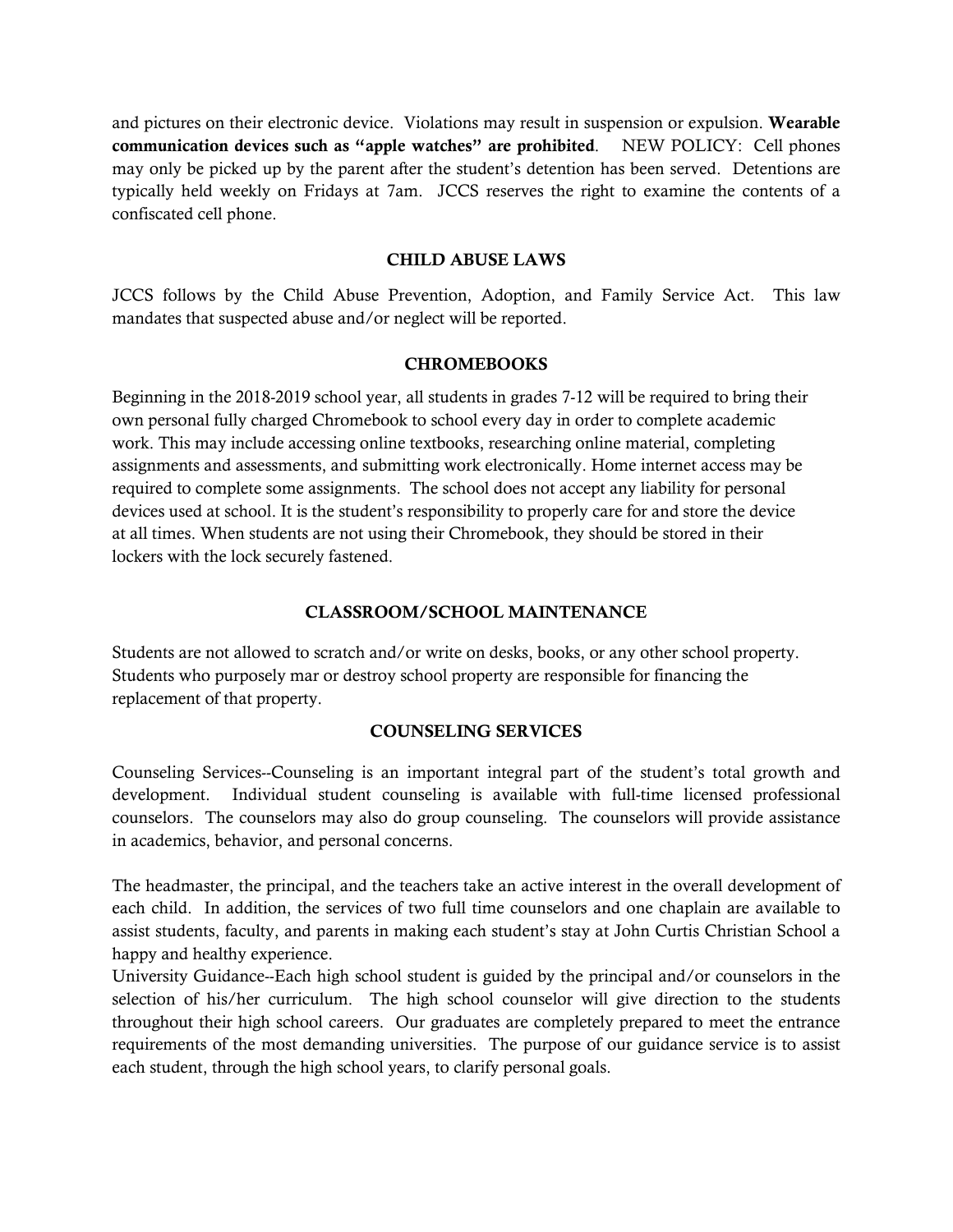Scholarships—Seniors are assisted in applications for athletic and academic scholarships as well as privately-funded scholarships which may be available. By knowing each graduate, the counselors may encourage and recommend that particular individuals apply for benefits offered by state and private universities all over the country. This kind of assistance is extremely valuable in the field of higher education.

# **DRESS CODE**

Students may not wear oversized, frayed clothing, clothing with holes, or pants with oversized writing/logos. Only solid color slacks/dress jeans may be worn and must fit appropriately at or near the waist. All pants must have a zipper and belt loops. Belts must be brown or black. Uniforms must be maintained and not torn. Students must maintain a neat appearance at all times. Boys and girls must wear their shirts tucked in, hair groomed and in proper dress code. Excessive jewelry, piercings, tongue rings, nose rings, and visible tattoos are not allowed. Boys are not allowed to wear earrings.

Hairstyles must be conventional. Students will not be allowed to attend school with twists, dreadlocks, mohawks, exotic or faddish haircuts. Hair styles must be evenly proportioned on the scalp. Designs outlined in the hair/eyebrow are in violation of the dress/hair code. Ears and eyebrows must be visible. Boys are not allowed to have facial hair or shaved eyebrows. The length of a male hairstyle may not be longer than the top of the dress shirt collar and should be cut evenly all the way around the head. "Tails" or " V's" are not allowed nor may the hair extend beyond 1 inch in height. Any hair coloring must be naturally occurring hair color nor may hair be bleached without color. Our goal is to have students well-groomed and neat in appearance with conventional haircuts. No student will be allowed to attend classes or to represent the school in any event when that student is in violation of the code. Violators will be sent home until the code is met. Violations of the dress code are deliberate and will not be treated as mere uniform violation but rather as a refusal to follow school rules.

# **UNIFORMS**

**T2 - K**: Only Curtis sanctioned uniform shirts may be worn with jeans, Curtis uniform shorts, Curtis uniform dress, or red, white, blue elastic waist pants/shorts.

**1st to 6th Grade Girls**: Only Curtis sanctioned uniform shirts (tucked in), and sweatshirts are to be worn with solid color slacks, dress jeans or Curtis uniform shorts. The uniform shorts must fit at or near the waist and may not be oversized.

**1st to 6th Grade Boys**: Only Curtis sanctioned uniform shirts (tucked in), and sweatshirts are to be worn with solid color slacks, dress jeans, or Curtis uniform shorts. The uniform shorts must fit at or near the waist and may not be oversized. **Belts are required.** 

# **PK2 – 6th grade must wear blue uniform shirts on field trips.**

**7th to 12th Grade Girls: Only** Curtis sanctioned uniform shirts, jackets, and sweatshirts are to be worn with solid color slacks or dress jeans (jeans must be modest and not too tight).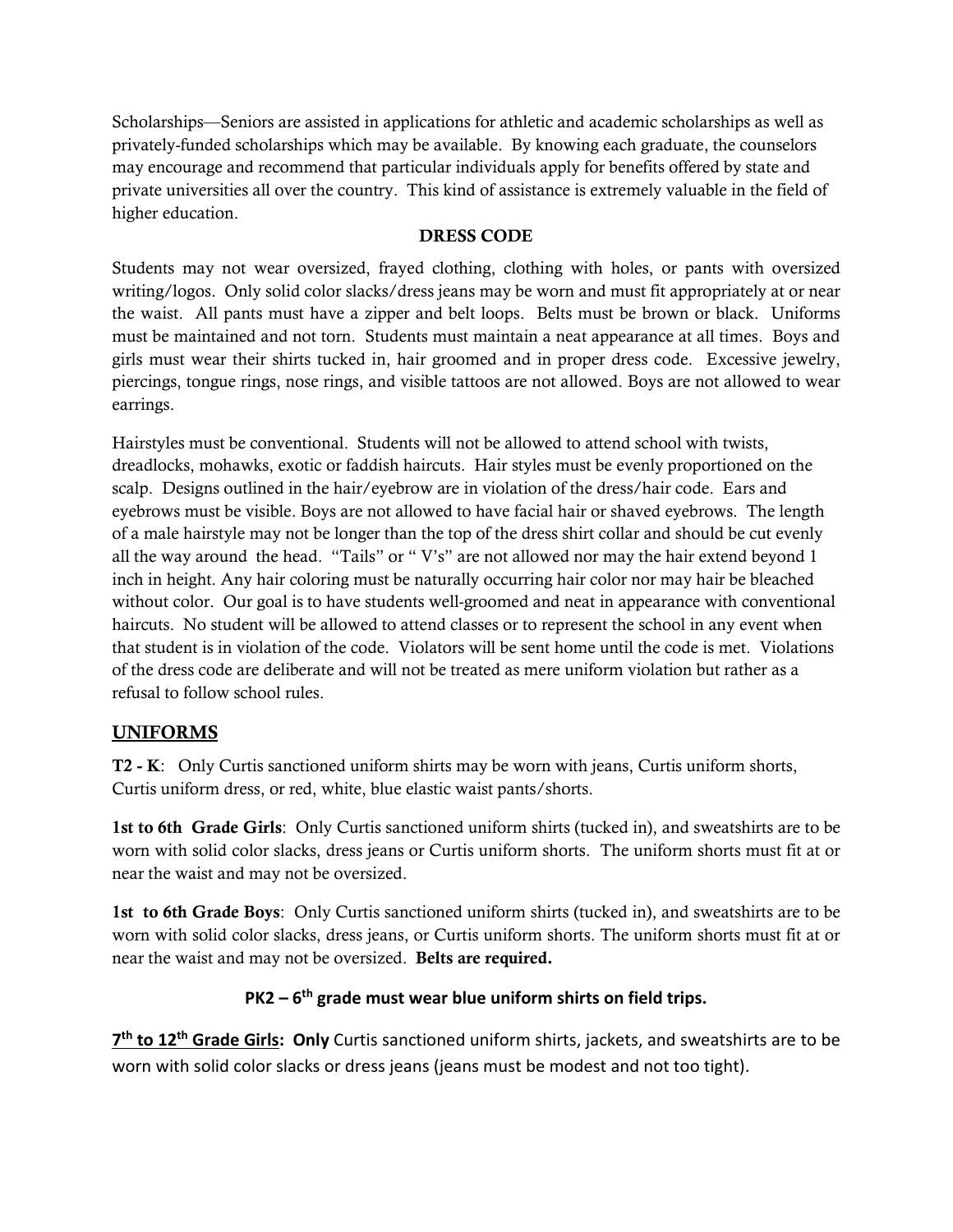**7th to 12th Grade Boys: Only** Curtis sanctioned uniform shirts, jackets, and sweatshirts are to be worn with solid color slacks, or dress jeans. **Belts are required.**

Please mark student's name and grade inside all clothing, shoes, book bags, and lunch-kits. Student's name may be embroidered on the front of shirt/sweatshirt. Girls in grades  $1<sup>st</sup> - 12<sup>th</sup>$ may not wear dresses or skirts.

## **SHOES**

Students may wear a shoe that is a solid school color, black, brown or grey. . All shoes must be closed toe and closed back.

## **DRUG POLICY**

John Curtis Christian School is a safe and drug free school. Students must support this environment. Drugs, alcohol, and tobacco are prohibited from school and school-sponsored activities. The U.S. Department of Education suggests that school drug policies be written and given to the parents. Leaders in every walk of life in America have awakened to the reality of the drug problem in society today. The most abused drug is alcohol. We have fought hard to establish a drug-free school. This is the ideal for which we strive. Our policy on drug use (alcohol, tobacco, and controlled substances) has been constant and it has to be enforced. The administration has approved a mandatory drug testing program for all students in grades  $9th - 12th$ . Results of the drug testing are confidential and only discussed with the parent. The administration will explain to the parent any and all consequences associated with the the results of the drug test. This will be an enhancement to the schools drug education and prevention programs that encourage students to make positive choices.

A student shall not smoke, chew, or otherwise consume any tobacco product or carry, use, have, possess, distribute, sell, give, or lend any tobacco or tobacco products, smokeless, and e-cigarettes or any other form of smoking object or device, in any form, at school, on school buses, or school sanctioned events or within the community. A student shall not be under the influence of, use, or otherwise consume, or carry, have, possess, distribute, sell, give, or lend any alcoholic beverage in any form at school, on school buses or at school sanctioned events or the community. A student shall not be under the influence of, use, have, possess, distribute, sell, give, or lend any drug paraphernalia, mood altering drugs, illegal narcotics, drugs, or any controlled dangerous substance governed by the Uniform Controlled Dangerous Substances Law, in any form or substance that looks like or is designed to look like a drug at school, on school buses or at school sanctioned events or within the community.

Any medication, including over the counter medicines, must be held in the student office. Failure to comply may result in expulsion. Doctor's notes must be presented to the student office within five days of an absence.

Students should not remain at parties where controlled substances are introduced. Students must adhere to these policies in order to remain at JCCS.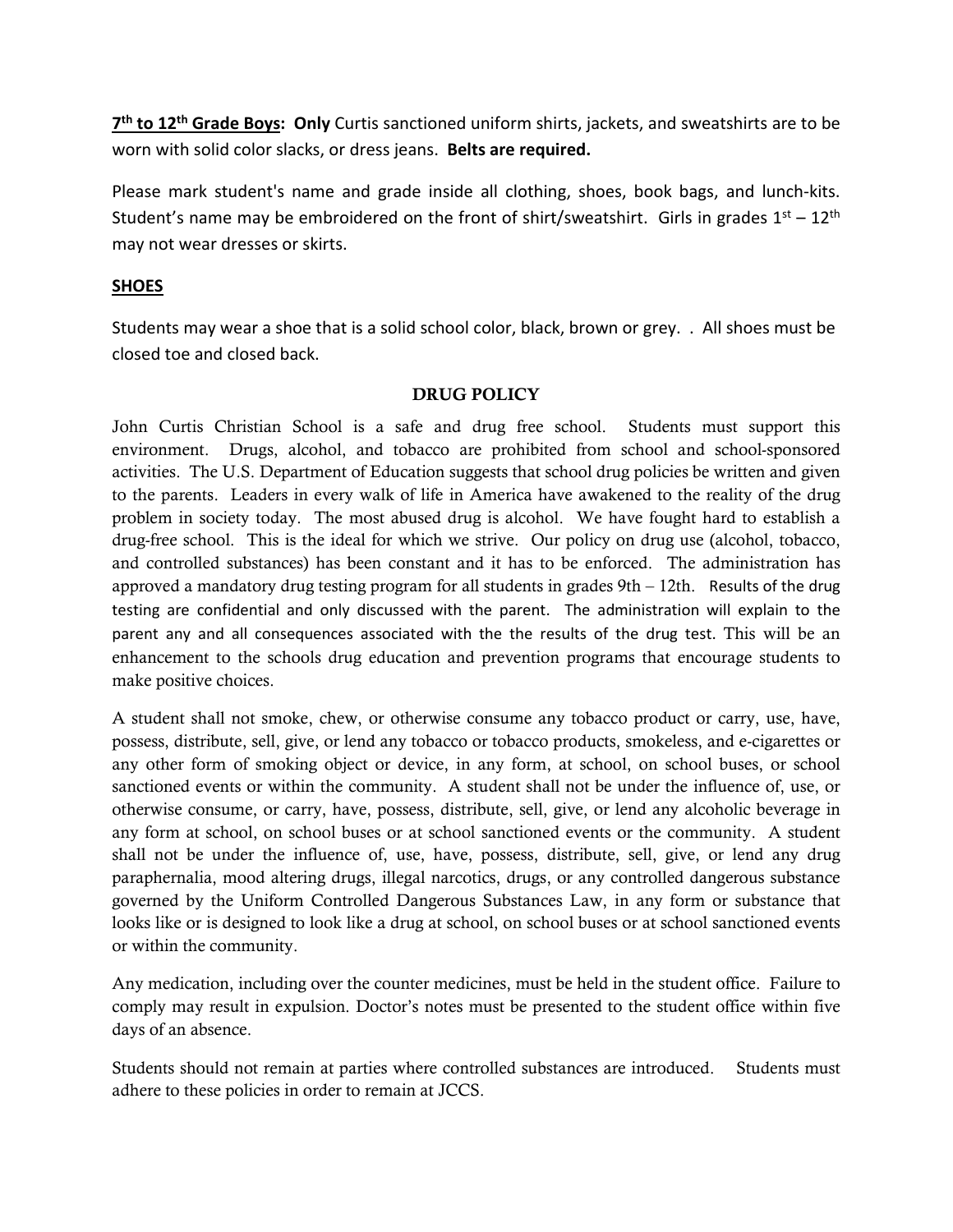#### **DUAL ENROLLMENT COURSES**

Students are offered the opportunity to engage in a dual enrollment program through our local universities. Parents may see the counselor for more specific details.

## **EMAILS**

Most of our communication with parents will be through email. Report cards and school information are sent via email to parents so please make sure this contact information is up to date. Parents should email the teacher directly with questions and concerns.

## **EMERGENCY PROCEDURES**

In the event of a severe and immediate weather alert issued by the weather bureau or an emergency situation, students will be detained under standard emergency procedures until it is safe. Teachers are not to allow students to leave their rooms without direct permission from the principal. In the event of a need for early dismissal a parent will be informed by phone, text and email. Early dismissal will be supervised by the administration. Teachers are responsible for the safety and care of the students in their charge. All must be done quietly and efficiently. In weather related situations, we will follow the guidelines of the Jefferson Parish Public School System. However, we can make decisions only affecting JCCS.

## **FACULTY**

John Curtis Christian School employs approximately 75 educators and support staff. Teachers are certified, highly trained, and qualified with a desire to improve their skills through professional development. The teachers are born again believers in Jesus Christ. The faculty possesses attributes of love, understanding, trust, caring and sharing.

## **FIELD TRIPS**

The purpose of field trips is to enhance a child's education. Teachers and administrators may restrict a child's participation in a field trip. Parents must provide signed consent in order for a child to attend a field trip. While on a field trip all school rules and policies apply.

## **FIRE DRILLS OR FIRE EMERGENCY**

In depth emergency procedures can be found at www.johncurtis.com. Students will become familiar with the fire drill and emergency exit plan that the school has in place. In the event of a dangerous situation classrooms will be placed in lockdown. The teacher will receive notification through the all page system, email, and or text. In a lockdown situation the classroom door must remain locked and no child may leave the room. Teachers must follow the guidelines of the administration. Parents will be updated through text, email, and phone.

## **FIRST AID**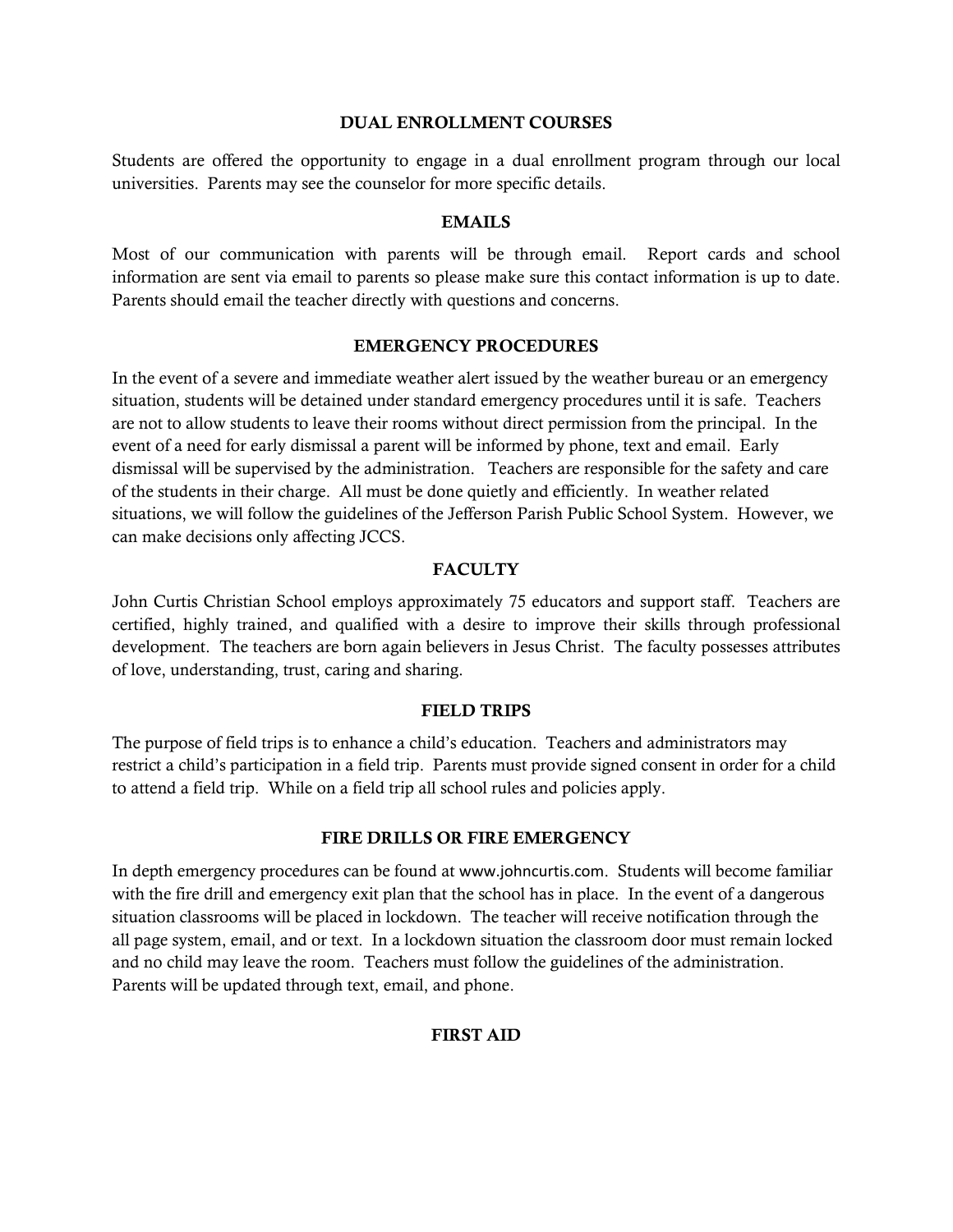Any injured student should be reported to the office. Parents will be contacted if the injury appears to be serious. The principal should be told immediately of an injury. A student should notify school personnel of any injury.

## **GRADING POLICY**

For 1st – 12th grade JCCS uses a 1st semester average in order to indicate to parents a child's academic progress. The final average is determined by the 1st & 2nd semester grades. A student may be required to attend summer school for either a 1st or 2nd semester failure. A failure of both semesters will require summer school. The report card reflects a letter grade but portal will show both numerical and letter.

The following grading scale will be used this year:

| $100 - 90$ | A |
|------------|---|
| $89 - 80$  | B |
| $79 - 70$  | C |
| 69 – 60    | Ð |
| 59 & Below | F |

Homework/Quiz: 25% Participation: 15% Assessment: 60%

## **GRADUATION REQUIRMENTS**

In order to graduate students must meet the criteria for John Curtis Christian School, TOPS and Tops University Diploma. The state of Louisiana requires that each student completes 24 Carnegie units in order to graduate. JCCS requires 28 Carnegie units for students entering 9th grade and 30 units for students entering  $8<sup>th</sup>$  grade.

## **STATE REQUIREMENTS (LA Core 4)**

| English                    | 4 units |
|----------------------------|---------|
| Social Studies             | 4 units |
| Math                       | 4 units |
| Science                    | 4 units |
| <b>Physical Education</b>  | 2 units |
| Foreign Language           | 2 units |
| Art $(1)/$ Electives $(3)$ | 4 units |
|                            |         |

# **HONOR AWARD RECOGNITION**

Students in grades  $1<sup>st</sup> - 12<sup>th</sup>$  are eligible to receive the highest academic recognition award by earning a 4.0 numerical average in all academic subjects. Determination for all honor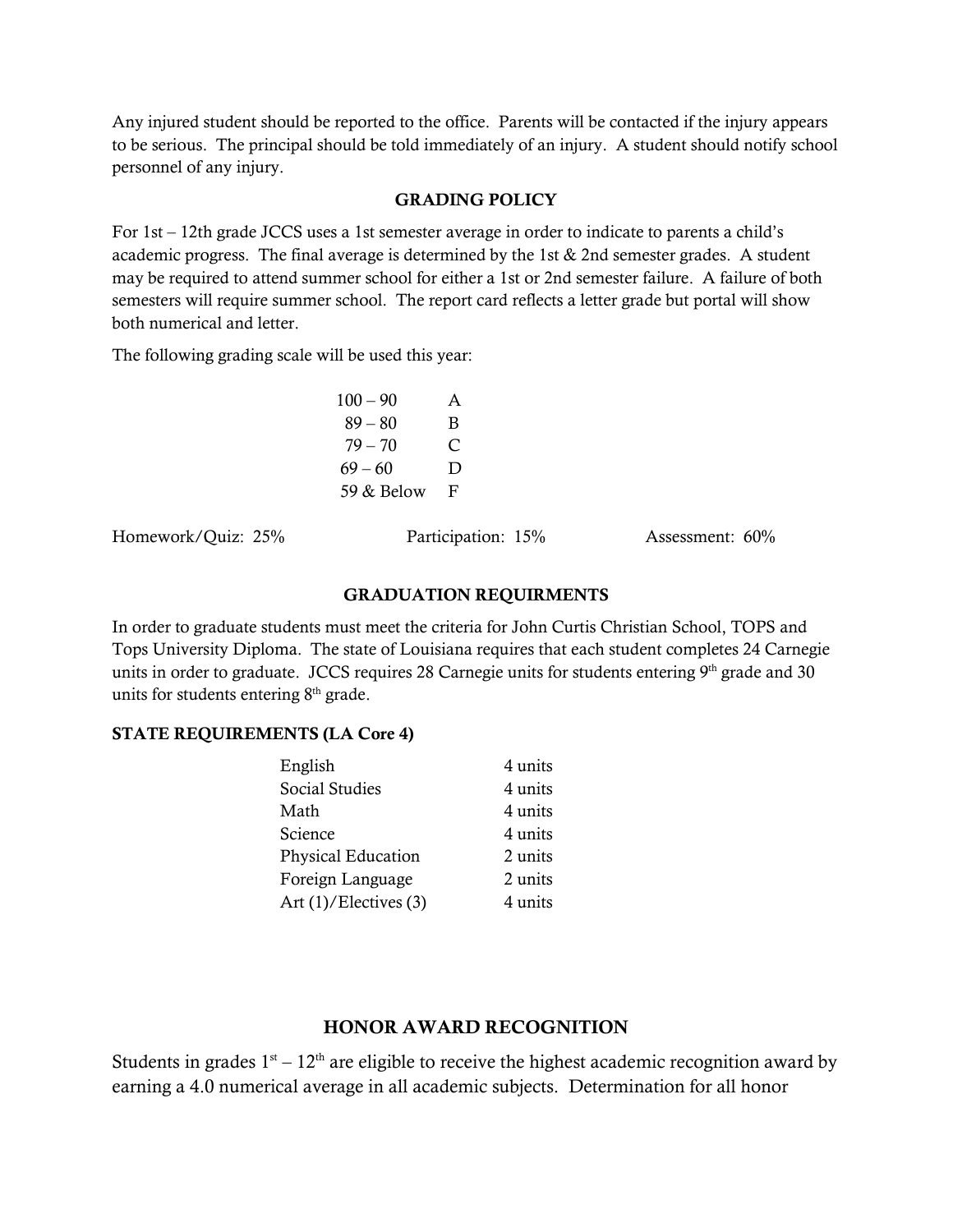awards are based on a numerical grade, not a letter grade as indicated in Portal. Students will not be considered for this award if they have excessive absences or tardies. These students will be recognized at an end of the year awards ceremony. Students must be in attendance the complete academic year.

Eighth grade valedictorian will be based on attendance at JCCS for both  $7<sup>th</sup>$  &  $8<sup>th</sup>$  grade year, earn an "A" each grading period in all academic subjects and follow the Honors curriculum. A students discipline and attendance record will be reviewed when Administrators consider students for this award. Salutatorians are chosen within the same guidelines however they are considered the second highest in the class.

Twelfth grade valedictorian will be based on four years of high school attendance at JCCS, earn an "A" each grading period in all academic subjects and follow the Honors curriculum. A students discipline and attendance record will be reviewed when Administrators consider students for this award. Salutatorians are chosen within the same guidelines however they are considered the second highest in the class. All students are ranked according to their overall high school GPA. A rank of #1 does not correlate to automatically being valedictorian.

# **HONORS PROGRAM**

Students are eligible to enter the Honors Program based on GPA, standardized tests scores and teacher recommendations. In order to graduate with Honors a student must maintain a minimum GPA of 3.3, earn 30 Carnegie units, take all Honors courses, which include 4 years of English, 5 years of Math, 5 years of Social Studies, and 5 years of Science. The counselor will provide specific details on course titles and electives.

# **HOME ASSIGNMENTS /CLASS ASSIGNMENTS**

Homework and classwork are a necessary part of the child's education. It is important to keep in mind that written work is not the only kind of homework. It is imperative for students to study nightly and read the monthly required reading book. Teachers will update Plus Portal weekly with grades and assignments.

# **LIBRARIES**

The mission of the library is to extend and enrich classroom learning while providing a high degree of scholarship in a safe and secure environment of Christian values. All students must sign and follow the Children's Internet Protection Act guidelines for acceptable use when using school computers. Library privileges may be revoked for inappropriate and uncooperative behavior.

# **High School Library**: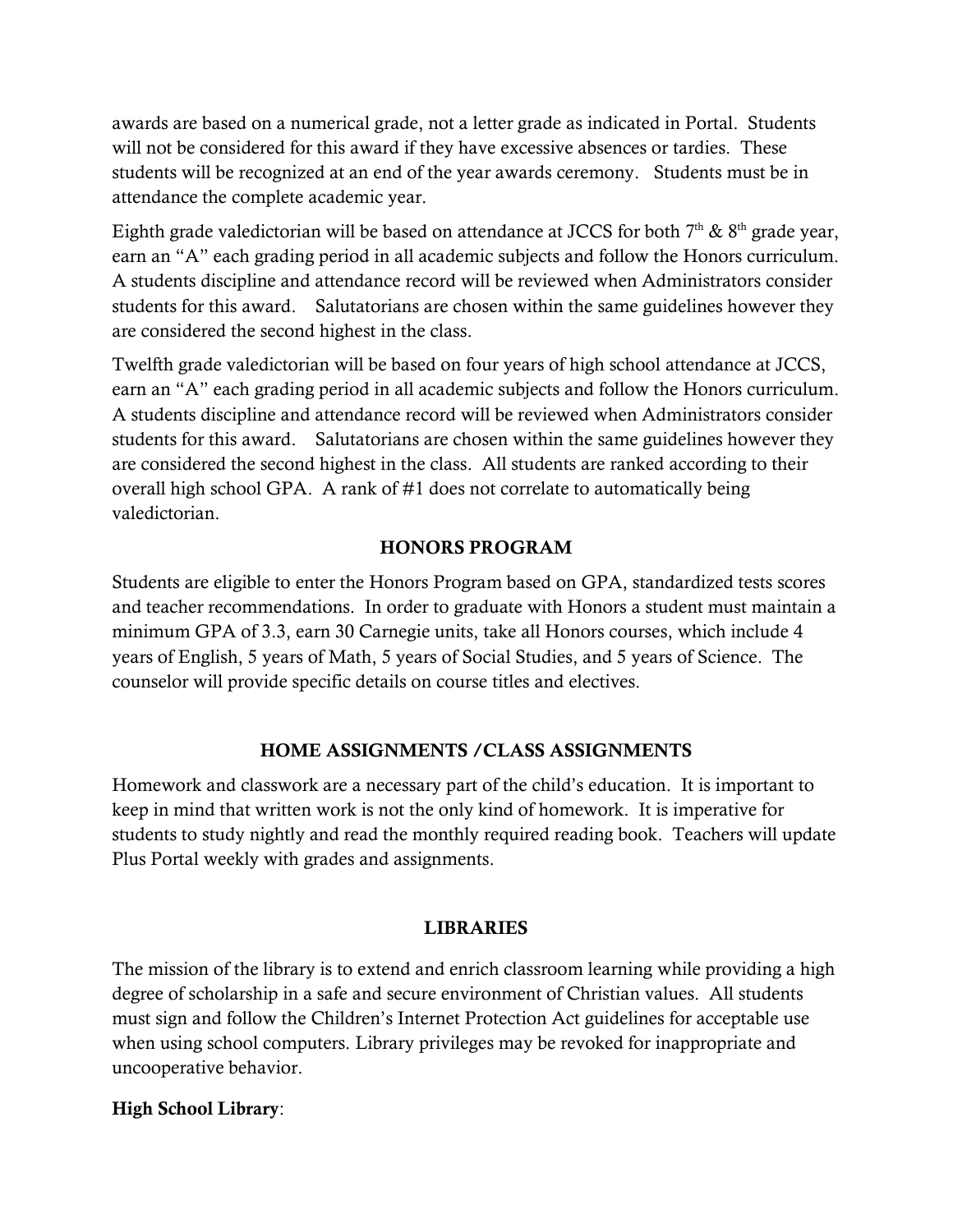The High School Library is open on school days from 7:45 a.m. to 3:45 p.m. High School students may use the library before school, during lunch, and after school unless otherwise notified. Students who wish to use the library during scheduled class periods must have a library pass from the teacher. Library services include an online eBook and audiobook collection, an online encyclopedia subscription, SMART board use, magazines, DVD's, 9,000 volumes for book check out, student computers with Microsoft Office software, printing and copying service, Internet research with signing of Internet Compliance form, assistance in research from books, Internet, and online resources. Required Reading titles may be checked out for a 5 week period. A three week check out period is given for research and special interest books. Students with an overdue book or an unpaid fine will not be allowed to check out another book until the previous book is returned and/or the fine is paid. Detentions will be given for students who fail to return overdue books.

# **Lower School Library**:

The Lower School Library is open on Tuesday and Wednesday, plus additional days upon request by teachers. Students in grades T2 through 3 visit the library on a weekly basis for book checkout and instructional lessons designed to encourage a lifelong love for reading. Grades 4-6 visit the library during scheduled visits with their teachers for research and instruction. Librarians provide support to the school's curriculum with instruction in reading skills, research, computer use, library skills, craft projects with books, and other lessons requested by teachers.

# **LEARNING DISABILITIES**

JCCS works to meet the needs for all students at each level and to meet the individual needs of students who may have a wide range of learning abilities. Although we do not provide special education services or facilities it is our desire to accommodate the wide range of learning abilities of its students within reasonable limits consistent with the school's policies, available resources, and program of studies.

It is the parent's / guardian's responsibility to provide the school with a current psychoeducational evaluation by a certified medical professional to the principal, regarding the type of accommodations or services the student may require. This evaluation may come from a psychologist or learning disabilities specialist.

# **HEAD LICE (Pediculosis/Infestation)**

Any student with head lice/nits shall be excluded from school until the student is free of active infestation and all louse nits. A parent will be called to school to pick up their child if a child has evidence of head lice, nits, or egg casings. School personnel will determine if screening of other students for possible infestation is necessary. Students with evidence of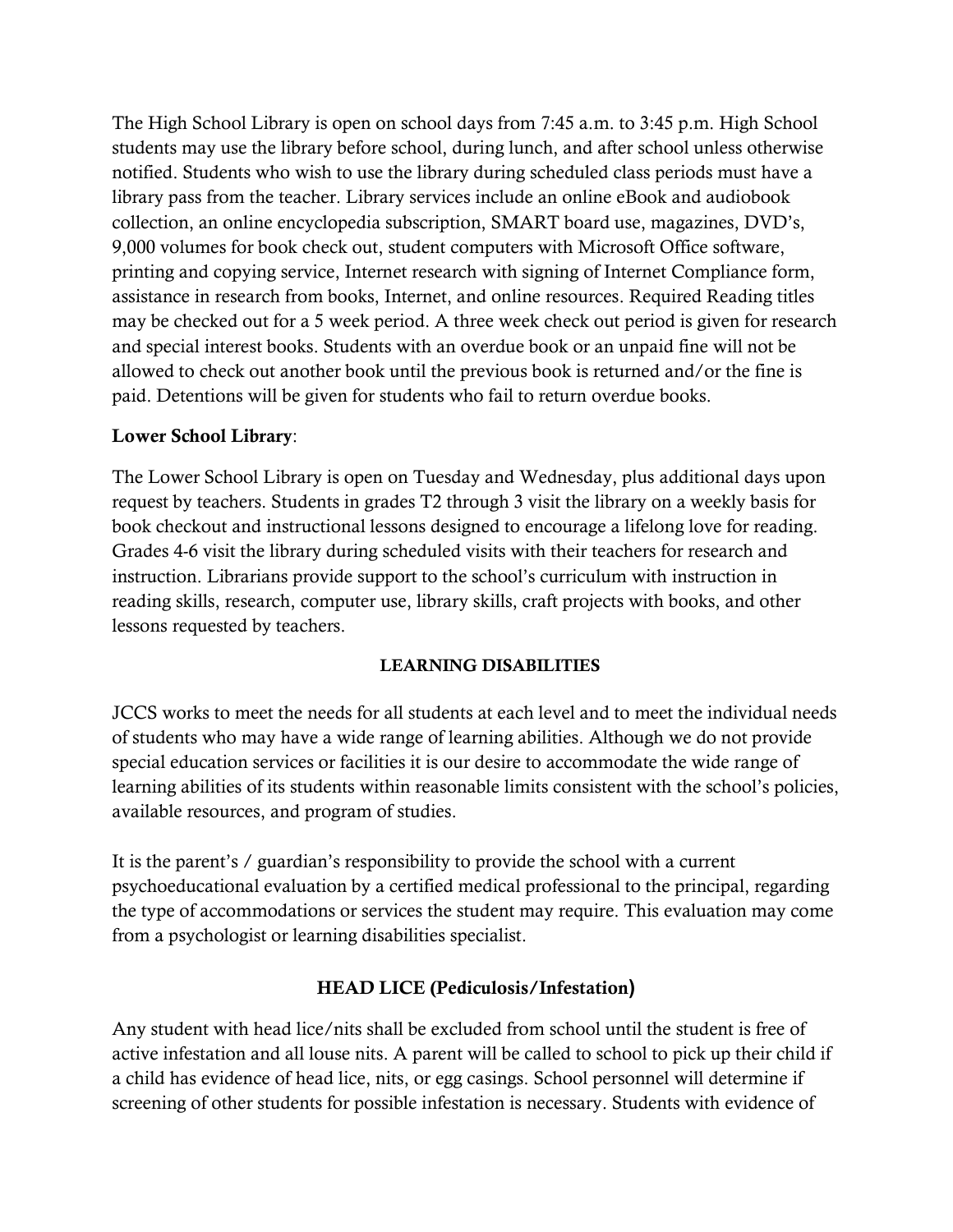head lice should remain home and receive treatment before returning to school. All evidence of nits or egg casings must be removed in order for the student to return to school. The school reserves the right to examine the student for head lice before allowing the student to be readmitted to class In the event that lice returns more than once for the same child, a doctor's note stating that the student is free of nits and eggs will be required before that student may return to school. If your child has head lice, the parent has the responsibility of notifying the school.

# **LOCKERS**

For grades 7th – 12th, lockers with a combination lock are provided to each student. All items when not in use, including shoes and clothes, should be in a locked locker. The lockers are the property of JCCS and may be searched at the discretion of the administration. JCCS is not liable for the damage to or loss of any personal belongings such as money, jewelry, electronic equipment, etc.

# **MEDIA SAFETY**

According to the American Academy of Pediatrics parents need to monitor their childs media usage as this can have a negative impact on their academic, social / play, and sleep time. An important goal at JCCS is to help all students avoid dangerous online situations. We know that predators are searching and looking for any means possible to contact online users. It is imperative for parents to be aware of apps that are harmful and dangerous. The administrators of JCCS will assist you in teaching your child how to choose appropriate apps and use them responsibly which is vitally important in our media saturated world. Parents must be mindful that this includes but not limited to gaming apps.

# **MEDICATION**

In order to assist parents whose children require medication during the school day, the following policy will be followed. This policy is taken directly from Act 87 of the state legislature regarding the administration of medication in the schools.

- 1. A parent must provide a written explanation and authorization detailing a student's need for medication during school hours.
- 2. No medication shall be administered to any student unless it is provided to the school in a container that meets acceptable pharmacy standards.
- 3. The medication itself shall contain clear instructions identifying the student's name, RX number, date, frequency, name of medication, dosage, and physician's name.
- 4. Any office employee shall have the right to request that another school employee be present while he/she is administering the medication to a student to serve as a witness. After making such a request, the employee shall not be required to administer the medication without such a witness.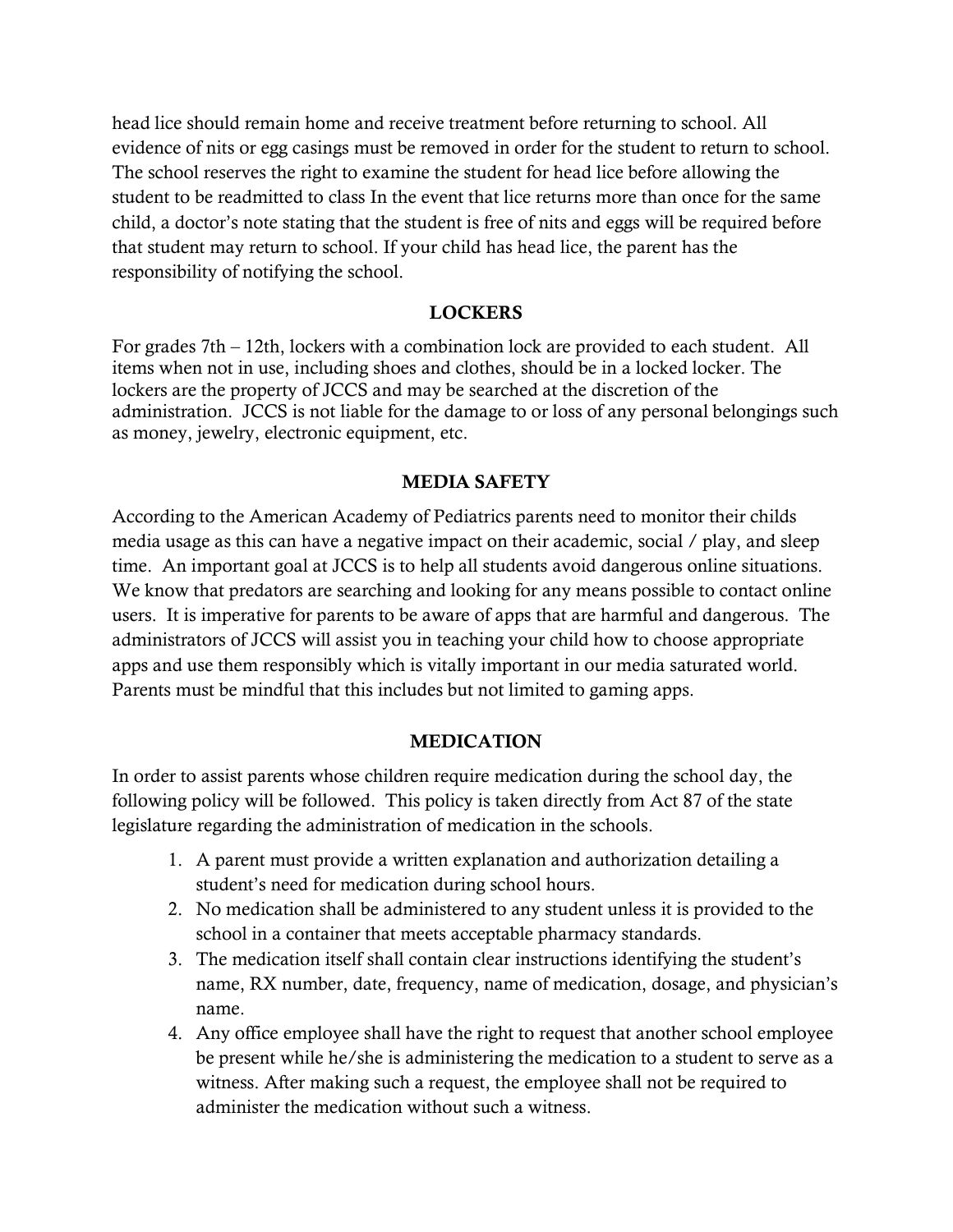The above policy shall be strictly adhered to. Parents are strongly encouraged, whenever possible, to come to the school personally to administer medicine to their children. To circumvent potential abuse, the medication will be kept in the school office in a secure, central location. **TEACHERS ARE NOT TO KEEP STUDENTS' MEDICINES IN THE CLASSROOM OR DISPENSE MEDICINE AT ANY TIME.**

# **MORAL RESPONSIBILITY**

The school creates and maintains an atmosphere holding on to spiritual and moral truth. This includes the recognition of the importance of abstinence. We teach the moral and spiritual values of the Christian culture as described in the Holy Bible. We recognize that the Christian morals and values that we stand by as a Christian school are undermined by a secular world. Married students are not allowed to attend JCCS. Premarital sex is not in line with the biblical principles and truths that JCCS adheres to. If a student becomes pregnant or fathers a child the matter will be handled confidentially, with much prayer, and making every effort to minimize the concerns of other students and parents. We will not allow any students choice to undermine the moral teachings and policies of JCCS.

# **NATIONAL HONOR SOCIETY**

The Patriot Chapter of the NHS is exclusive in its membership for honors students in grades  $10<sup>th</sup> - 12<sup>th</sup>$  who have a minimum GPA of 3.4. An invitation to become a member of the Patriot Chapter is based on scholarship, service, leadership, and character. It is a privilege to be invited to join the Patriot Chapter of the NHS.

# **PARENT/VISITOR ENTRANCE**

Parents and visitors must enter through the double gate courtyard at the high school campus and through the double glass door on Madelyn St. at the lower school. All visitors on campus must check in with the front office. This also pertains to parents as well. Students are not to communicate with anyone who is not an enrolled student at JCCS or any adult who is not a part of the faculty / staff of JCCS. This includes people driving by in vehicles.

## **PARENT PORTAL**

All teachers will post daily/weekly assignments as well as grades on the Parent Portal. Each student and parent will have their own username and password. Both accounts must be activated. It is the responsibility of the student and parent to check the portal on a regular basis for all communications.

# **PARENTAL SUPPORT**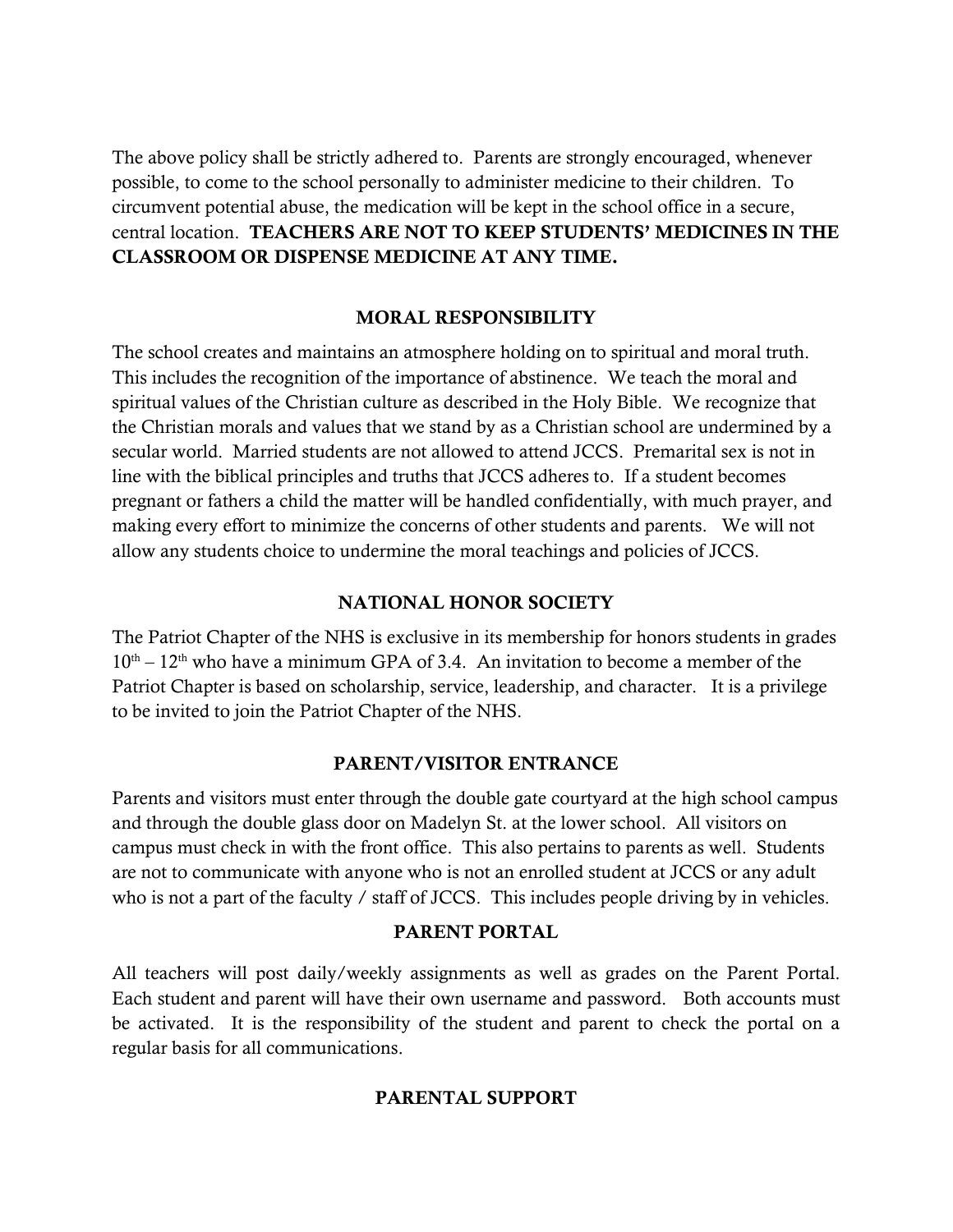Parents may be involved in JCCS in a number of ways. We encourage you to sign our volunteer sheet during Student Orientation, and we will contact you as events occur. Close cooperation between parents and the school is necessary if the school is to succeed in achieving the goal for which is was established.

# **PERSONAL BEHAVIOR/MORALITY**

Students at JCCS are expected to act like Christian gentlemen and ladies. Students should be cautious of inappropriate physical contact. As long as they are students of JCCS they represent us and shall be held responsible for their actions on and off campus, in or out of uniform. Students should realize that whether in the community or at school it is necessary for them to abide by the policies and rules of JCCS. Failure to do so can result in expulsion. Any overt or unlawful act (violation of civil or criminal law) not only makes the student subject to penalties which the law or the courts may prescribe but will also result in dismissal or expulsion.

JCCS students must not engage in immoral acts contrary to the Christian teachings of Jesus Christ. They must adhere to the Christian principles of morality and decency. Students must maintain their residence with their parent or legal guardian and maintain a lifestyle in line with the teachings of JCCS and the Christian faith.

The rules and policies of JCCS apply to all students all of the time whether they are at school sponsored or non-school sponsored events. JCCS makes a commitment to represent their parents and students in a positive and well-meaning manner. Therefore students are prohibited from public behavior that is illegal, disruptive and indecent or damages the school reputation.

# **PHOTOGRAPHY/VIDEOGRAPHY**

By the act of registering your child you agree to have your child's photograph taken and published for the purpose of promoting JCCS. If any parent does not agree please notify the principal.

# **PLAGIARISM/CHEATING**

There is a no tolerance policy for plagiarism and cheating. Plagiarism is defined as the use of another person's work to represent one's own work or efforts. The school uses an automated service from Turnitin.com to prevent students from plagiarizing on research papers. Academic dishonesty and plagiarism in any form are not acceptable. If a student has been found cheating on a test an "F" will be recorded on the report card.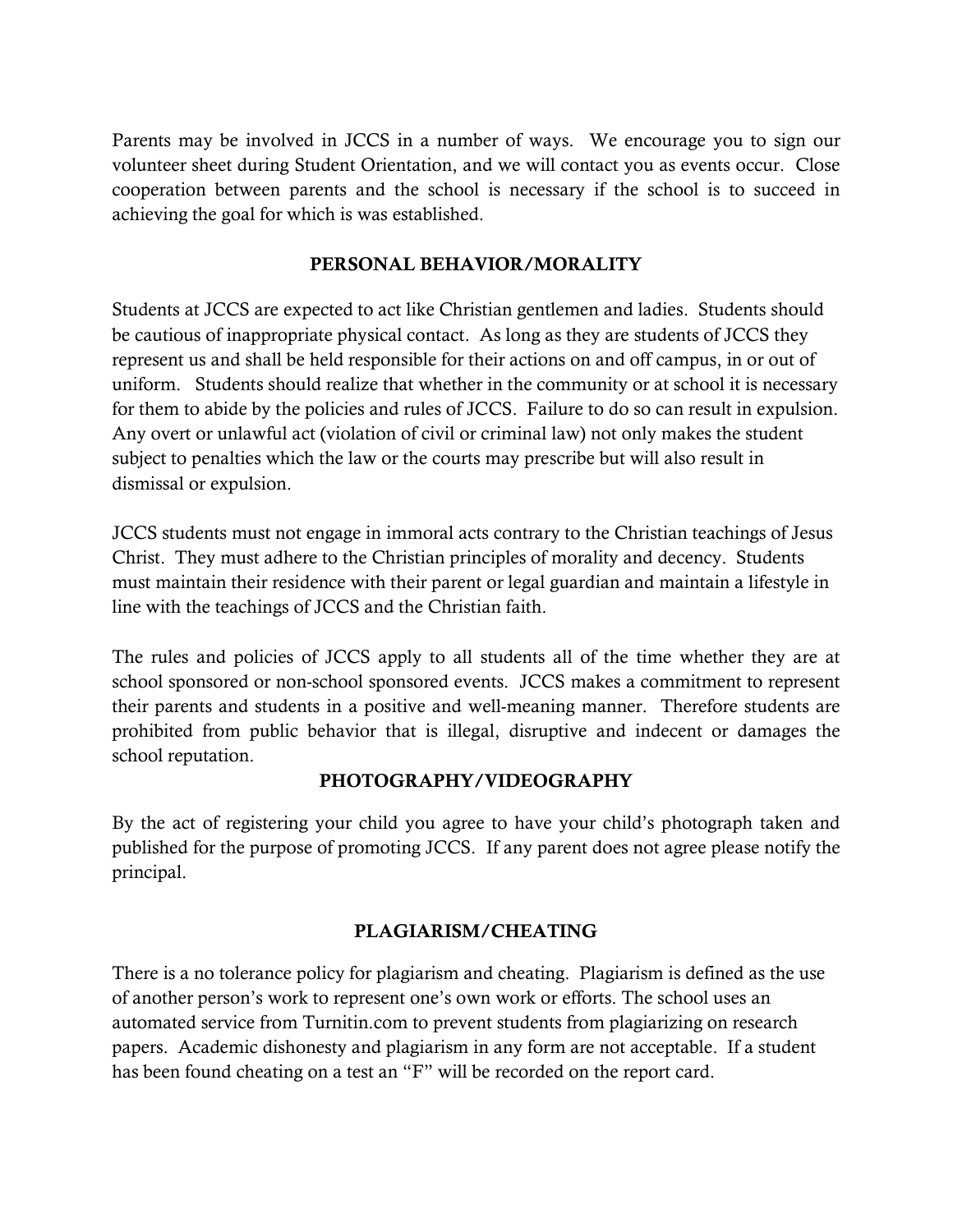## **REPORT CARDS**

- 1. Report cards are issued six (6) times a year.
- 2. A student may receive an F on the report card for academic dishonesty.
- 3. Report cards are emailed with final report card being mailed.

# **SCHOOL AND COMMUNITY SERVICE**

Students are encouraged to become involved in organizations that support the school and community in a positive manner. All organizations have voluntary membership. When club members are representing the school off campus they must be dressed appropriately and conformed to all grooming policies in the handbook. Club members should always conduct themselves in a respectful manner. The administration may remove a student from any club for a violation of a school rule or policy.

# **SCHOOL DANCES**

Dances are held during various times of the year for students in grades  $9<sup>th</sup> - 12<sup>th</sup>$ . Former students must have exited JCCS in good standing in order to attend a school dance with a JCCS student. Outside guest will be required to present documentation indicating that they are in good standing at their current high school. JCCS students are held responsible for their date. All school rules and policies apply. Attending JCCS dances is a privilege not a right. The administration reserves the right to deny attendance to a JCCS student.

# **SEARCHES**

JCCS is the exclusive owner of all school buildings, desks, lockers, and designated private property including parking lots. The administration may search any of these areas for any item which violates school rules or policies. This can be done either randomly or specifically when there is a reasonable belief that the items sought will be found. Metal detectors may be used to conduct these searches. Persons and their personal property may be searched while on school property. By entering school property, the person driving any vehicle is deemed to consent of complete search of the automobile, with or without cause by school officials or police.

# **SEXUAL HARRASMENT**

JCCS will take timely and effective action to address any acts of harassment, sexual or otherwise, amongst staff and faculty members, amongst staff/faculty and students, and amongst students. Any and all alleged incidents should be reported immediately to the Headmaster where by a review will take place.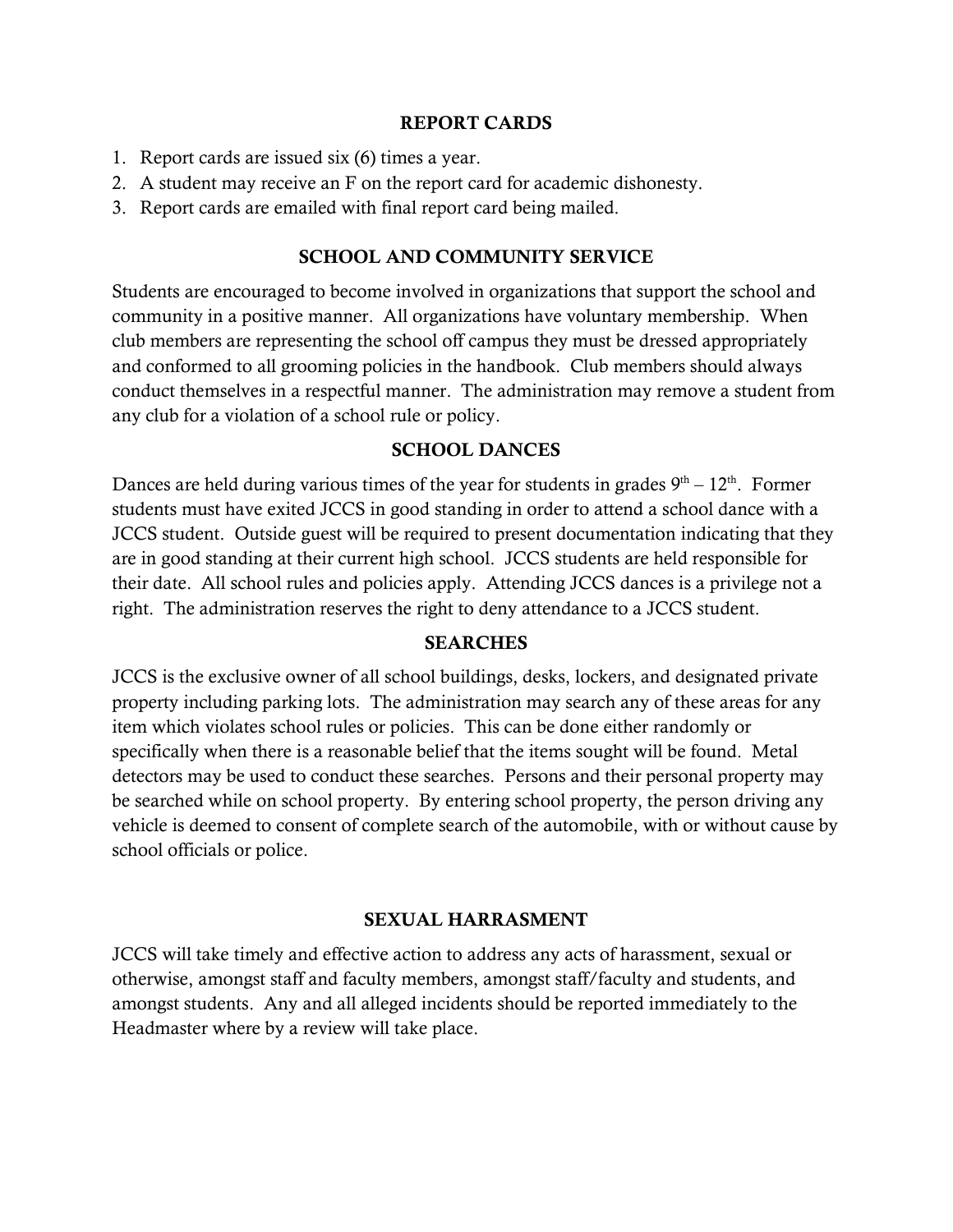# **TESTS, MEASUREMENTS, AND EVALUATIONS**

Students in grades K-10 will be tested during the spring using a nationally normed test such as the Stanford Achievement Test. Eleventh graders will receive ACT prep at this time. The purpose is to measure a student's individual progress from year to year. Students take the PSAT during the 11th grade. Students are encouraged to take the ACT by the end of the 10th grade continuing through the 12th grade. We reserve the right to administer any other test the administration and faculty deems necessary.

# **TATTOOS**

JCCS strongly discourages the practice of getting tattoos. Furthermore, the school reserves the right to require a student to keep a tattoo concealed from public view during the school day or at any official school event, especially where the student is identifiable as a JCCS student. JCCS also reserves the right to dismiss a student for bearing a particularly offensive tattoo as judged by the expressly stated moral and religious values of the school.

# **TECHNOLOGY**

Our school enforces a policy of Internet safety and compliance following the Children's Internet Protection Act (CIPA) by:

- Providing a filtering system that blocks access to harmful depictions and information
- Addressing issues of inappropriateness, social networking, and unauthorized disclosure of personal information and hacking
- Holding public meetings on Internet safety issues.
- Students are not allowed to use technological resources for nonacademic purposes.
- The internet is to be used for scholarly research and to be used for educational information.
- All school rules and policies apply to technological resources.
- **Wearable communication devices such as "apple watches" are prohibited.**

*NOTE: PARENTS AND STUDENTS ARE ADVISED THAT THE ACKNOWLEDGEMENT FOUND BELOW IS TO BE SIGNED, DATED, DETACHED, AND RETURNED TO JOHN CURTIS CHRISTIAN SCHOOL.*

**It is the responsibility of students and parents to familiarize themselves with the Student Handbook and school policies. Ignorance of these will not exonerate. It is the student's responsibility to conduct themselves in accordance with the established codes of conduct.**

ACKNOWLEDGEMENT:

BY THE ACT OF REGISTERING MY CHILD AT JOHN CURTIS CHRISTIAN SCHOOL WE (I) ACKNOWLEDGE AND AGREE TO ABIDE BY ALL SCHOOL POLICIES AND REGULATIONS RELATIVE TO PARENTAL